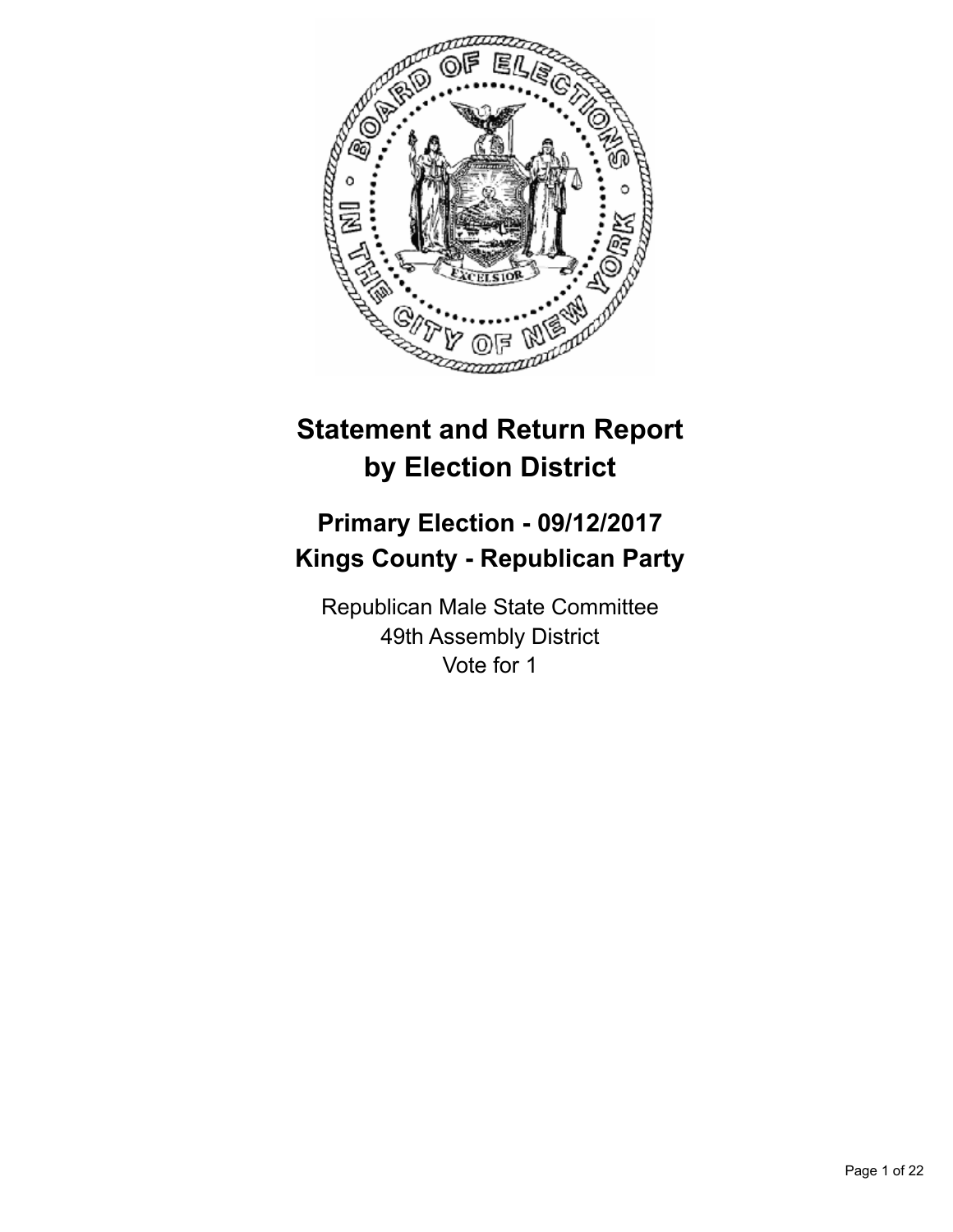

| STEPHEN MARESCA                                          | 0 |
|----------------------------------------------------------|---|
| <b>THOMAS DEGREZIA</b>                                   | 4 |
| <b>Total Applicable Ballots</b>                          |   |
| Less - Inapplicable Federal/Special Presidential Ballots | 0 |
| <b>Total Ballots</b>                                     | 4 |
| AFFIDAVIT                                                | 0 |
| ABSENTEE / MILITARY                                      | 2 |
| MANUALLY COUNTED EMERGENCY                               | 0 |
| PUBLIC COUNTER                                           | 2 |

## **002/49**

| PUBLIC COUNTER                                           |          |
|----------------------------------------------------------|----------|
| MANUALLY COUNTED EMERGENCY                               | 0        |
| ABSENTEE / MILITARY                                      | $\Omega$ |
| AFFIDAVIT                                                | 0        |
| Total Ballots                                            |          |
| Less - Inapplicable Federal/Special Presidential Ballots | 0        |
| <b>Total Applicable Ballots</b>                          |          |
| THOMAS DEGREZIA                                          | $\Omega$ |
| STEPHEN MARESCA                                          |          |
| <b>Total Votes</b>                                       |          |
|                                                          |          |

# **003/49**

| <b>Total Votes</b>                                       | 0        |
|----------------------------------------------------------|----------|
| STEPHEN MARESCA                                          | $\Omega$ |
| <b>THOMAS DEGREZIA</b>                                   | $\Omega$ |
| <b>Total Applicable Ballots</b>                          | 0        |
| Less - Inapplicable Federal/Special Presidential Ballots | 0        |
| <b>Total Ballots</b>                                     | 0        |
| AFFIDAVIT                                                | 0        |
| ABSENTEE / MILITARY                                      | 0        |
| MANUALLY COUNTED EMERGENCY                               | 0        |
| <b>PUBLIC COUNTER</b>                                    | 0        |

| PUBLIC COUNTER                                           | 8 |
|----------------------------------------------------------|---|
| MANUALLY COUNTED EMERGENCY                               | 0 |
| ABSENTEE / MILITARY                                      |   |
| AFFIDAVIT                                                | 0 |
| <b>Total Ballots</b>                                     | 9 |
| Less - Inapplicable Federal/Special Presidential Ballots | 0 |
| <b>Total Applicable Ballots</b>                          | 9 |
| THOMAS DEGREZIA                                          | 2 |
| <b>STEPHEN MARESCA</b>                                   | 6 |
| <b>Total Votes</b>                                       | 8 |
| Unrecorded                                               |   |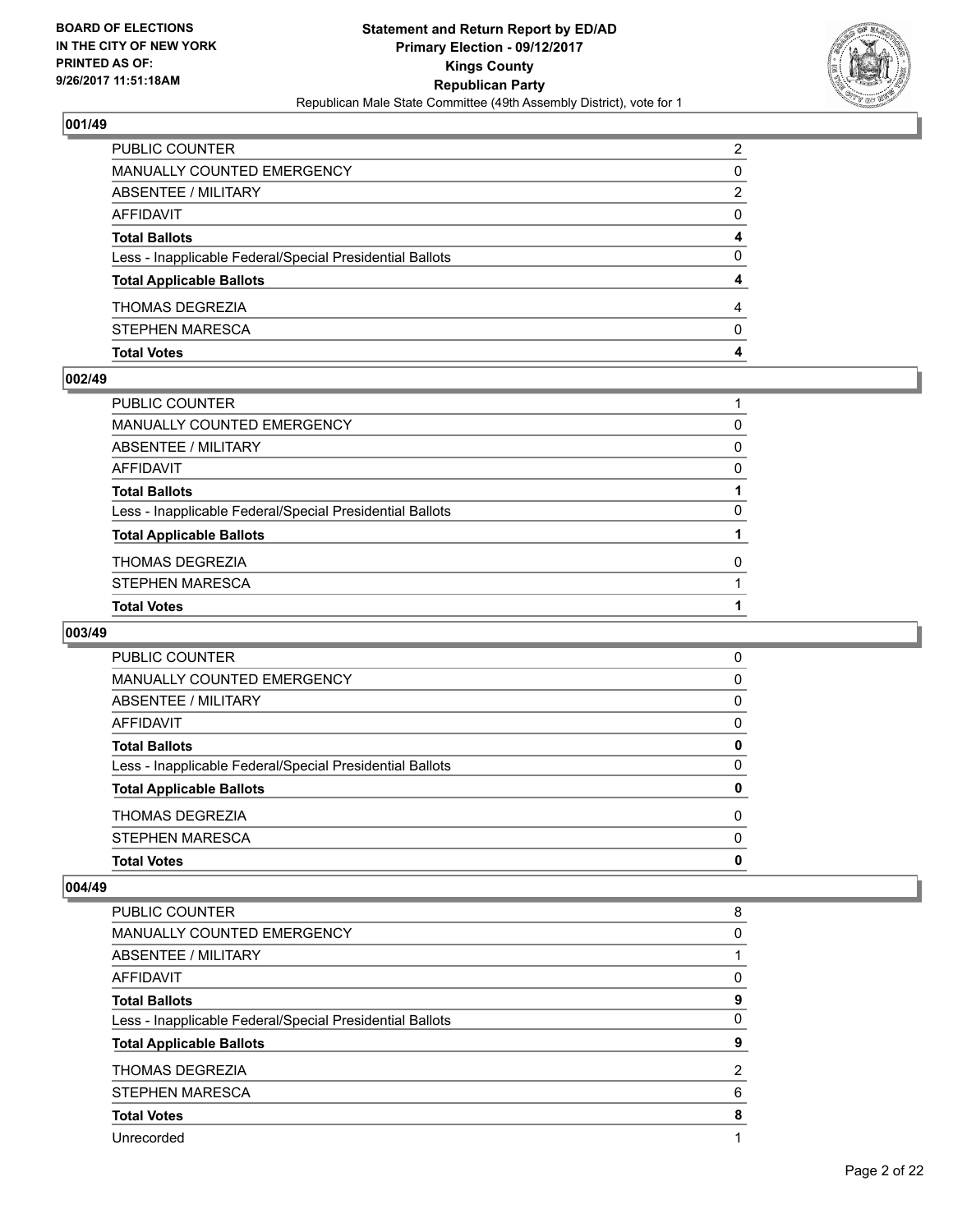

| PUBLIC COUNTER                                           | 2 |
|----------------------------------------------------------|---|
| MANUALLY COUNTED EMERGENCY                               | 0 |
| ABSENTEE / MILITARY                                      | 0 |
| AFFIDAVIT                                                | 0 |
| <b>Total Ballots</b>                                     | 2 |
| Less - Inapplicable Federal/Special Presidential Ballots | 0 |
| <b>Total Applicable Ballots</b>                          | 2 |
| <b>THOMAS DEGREZIA</b>                                   | 0 |
| STEPHEN MARESCA                                          | 2 |
| <b>Total Votes</b>                                       | 2 |

## **006/49**

| PUBLIC COUNTER                                           | 4              |
|----------------------------------------------------------|----------------|
| MANUALLY COUNTED EMERGENCY                               | $\Omega$       |
| ABSENTEE / MILITARY                                      | $\mathbf{0}$   |
| AFFIDAVIT                                                | $\mathbf{0}$   |
| <b>Total Ballots</b>                                     | 4              |
| Less - Inapplicable Federal/Special Presidential Ballots | $\mathbf{0}$   |
| <b>Total Applicable Ballots</b>                          | 4              |
| THOMAS DEGREZIA                                          | $\overline{2}$ |
| STEPHEN MARESCA                                          | 2              |
| <b>Total Votes</b>                                       | 4              |
|                                                          |                |

## **007/49**

| <b>Total Votes</b>                                       | 0        |
|----------------------------------------------------------|----------|
| STEPHEN MARESCA                                          | $\Omega$ |
| <b>THOMAS DEGREZIA</b>                                   | $\Omega$ |
| <b>Total Applicable Ballots</b>                          | 0        |
| Less - Inapplicable Federal/Special Presidential Ballots | 0        |
| <b>Total Ballots</b>                                     | 0        |
| AFFIDAVIT                                                | 0        |
| ABSENTEE / MILITARY                                      | 0        |
| MANUALLY COUNTED EMERGENCY                               | 0        |
| <b>PUBLIC COUNTER</b>                                    | 0        |

| <b>Total Votes</b>                                       | 6 |
|----------------------------------------------------------|---|
| <b>STEPHEN MARESCA</b>                                   |   |
| <b>THOMAS DEGREZIA</b>                                   | 5 |
| <b>Total Applicable Ballots</b>                          | 6 |
| Less - Inapplicable Federal/Special Presidential Ballots | 0 |
| <b>Total Ballots</b>                                     | 6 |
| AFFIDAVIT                                                | 0 |
| ABSENTEE / MILITARY                                      | 0 |
| <b>MANUALLY COUNTED EMERGENCY</b>                        | 0 |
| PUBLIC COUNTER                                           | 6 |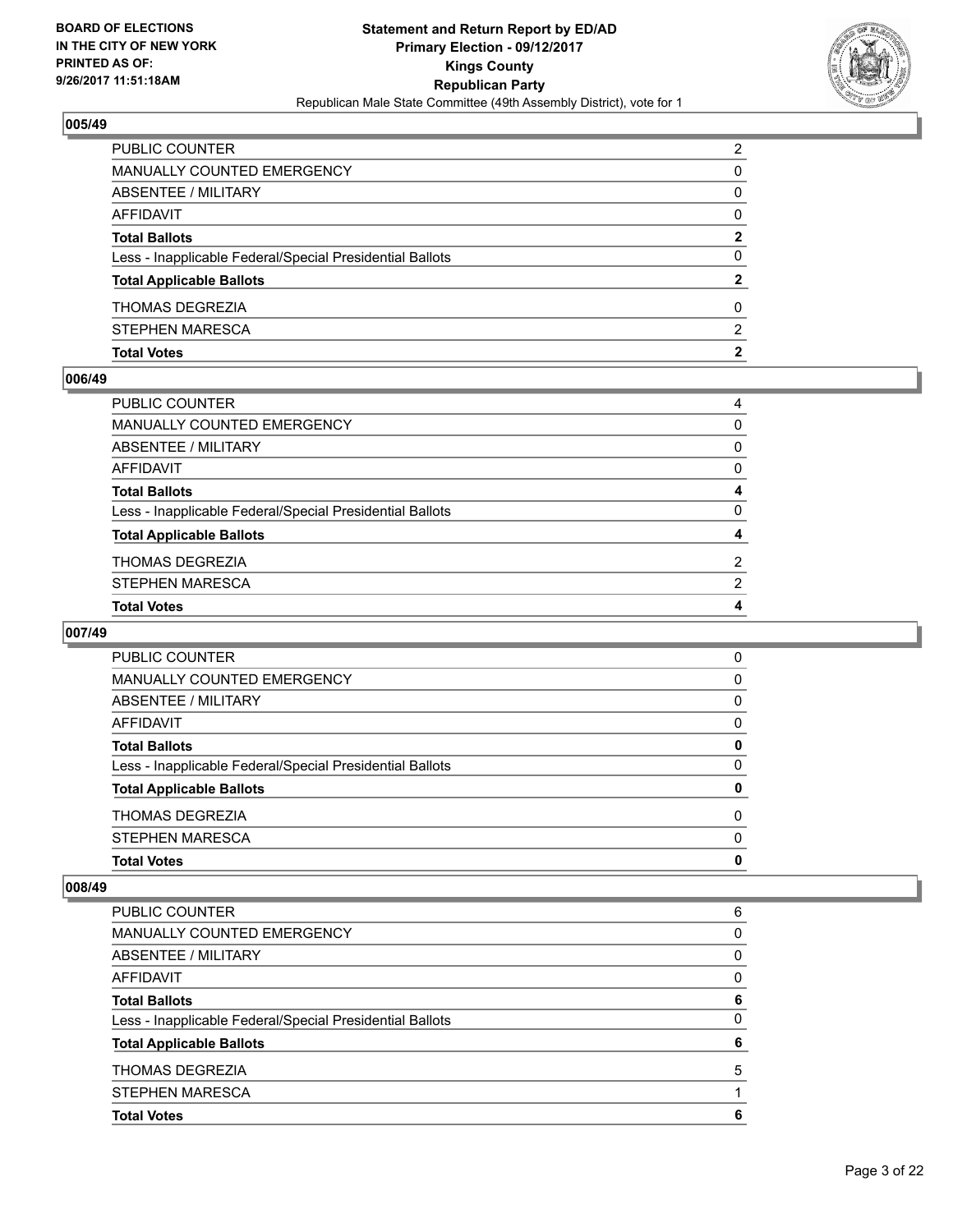

| <b>Total Votes</b>                                       | 3 |
|----------------------------------------------------------|---|
| BEN KATZ (WRITE-IN)                                      |   |
| STEPHEN MARESCA                                          |   |
| <b>THOMAS DEGREZIA</b>                                   |   |
| <b>Total Applicable Ballots</b>                          | 3 |
| Less - Inapplicable Federal/Special Presidential Ballots | 0 |
| <b>Total Ballots</b>                                     | 3 |
| <b>AFFIDAVIT</b>                                         | 0 |
| ABSENTEE / MILITARY                                      | 0 |
| <b>MANUALLY COUNTED EMERGENCY</b>                        | 0 |
| PUBLIC COUNTER                                           | 3 |

## **010/49**

| PUBLIC COUNTER                                           |   |
|----------------------------------------------------------|---|
| MANUALLY COUNTED EMERGENCY                               | 0 |
| ABSENTEE / MILITARY                                      | 0 |
| AFFIDAVIT                                                | 0 |
| Total Ballots                                            |   |
| Less - Inapplicable Federal/Special Presidential Ballots | 0 |
| <b>Total Applicable Ballots</b>                          |   |
| THOMAS DEGREZIA                                          |   |
| STEPHEN MARESCA                                          | 0 |
| <b>Total Votes</b>                                       |   |
|                                                          |   |

## **011/49**

| <b>Total Votes</b>                                       | 0        |
|----------------------------------------------------------|----------|
| STEPHEN MARESCA                                          | 0        |
| <b>THOMAS DEGREZIA</b>                                   | $\Omega$ |
| <b>Total Applicable Ballots</b>                          | 0        |
| Less - Inapplicable Federal/Special Presidential Ballots | 0        |
| <b>Total Ballots</b>                                     | 0        |
| AFFIDAVIT                                                | 0        |
| ABSENTEE / MILITARY                                      | 0        |
| MANUALLY COUNTED EMERGENCY                               | 0        |
| <b>PUBLIC COUNTER</b>                                    | 0        |

| <b>Total Votes</b>                                       | 2 |
|----------------------------------------------------------|---|
| STEPHEN MARESCA                                          |   |
| <b>THOMAS DEGREZIA</b>                                   |   |
| <b>Total Applicable Ballots</b>                          | 2 |
| Less - Inapplicable Federal/Special Presidential Ballots | 0 |
| <b>Total Ballots</b>                                     | 2 |
| AFFIDAVIT                                                | 0 |
| ABSENTEE / MILITARY                                      | 0 |
| <b>MANUALLY COUNTED EMERGENCY</b>                        | 0 |
| PUBLIC COUNTER                                           | 2 |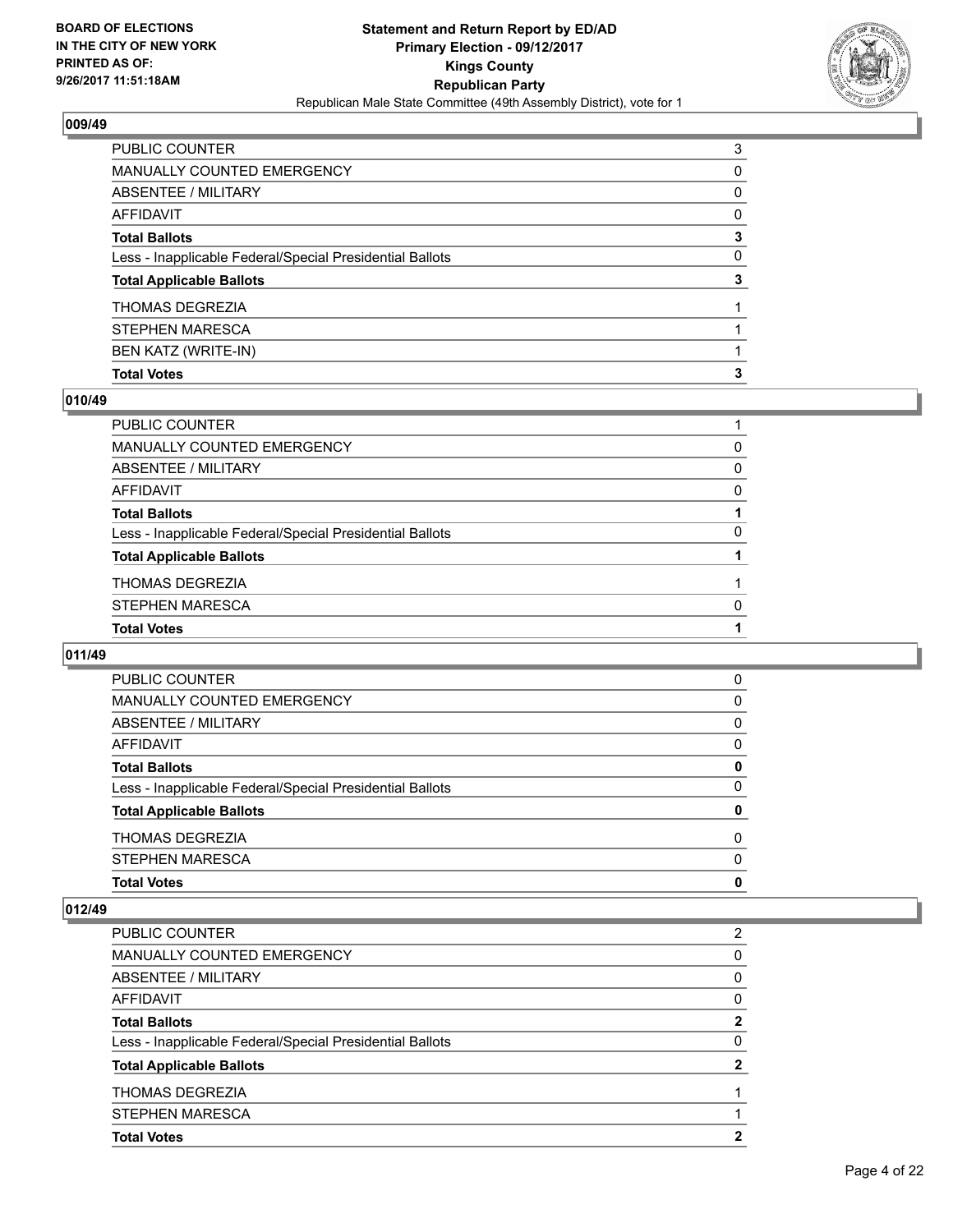

| <b>Total Votes</b>                                       | 6 |
|----------------------------------------------------------|---|
| STEPHEN MARESCA                                          | 4 |
| <b>THOMAS DEGREZIA</b>                                   | 2 |
| <b>Total Applicable Ballots</b>                          | 6 |
| Less - Inapplicable Federal/Special Presidential Ballots | 0 |
| <b>Total Ballots</b>                                     | 6 |
| <b>AFFIDAVIT</b>                                         | 0 |
| ABSENTEE / MILITARY                                      | 0 |
| MANUALLY COUNTED EMERGENCY                               | 0 |
| PUBLIC COUNTER                                           | 6 |

## **014/49**

| PUBLIC COUNTER                                           | 0            |
|----------------------------------------------------------|--------------|
| MANUALLY COUNTED EMERGENCY                               | 0            |
| ABSENTEE / MILITARY                                      | 0            |
| AFFIDAVIT                                                | 0            |
| Total Ballots                                            | 0            |
| Less - Inapplicable Federal/Special Presidential Ballots | 0            |
| <b>Total Applicable Ballots</b>                          | 0            |
| THOMAS DEGREZIA                                          | 0            |
| STEPHEN MARESCA                                          | 0            |
| <b>Total Votes</b>                                       | $\mathbf{0}$ |
|                                                          |              |

# **015/49 COMBINED into: 007/49**

# **016/49**

| <b>Total Votes</b>                                       | 12 |
|----------------------------------------------------------|----|
|                                                          |    |
| <b>STEPHEN MARESCA</b>                                   | 3  |
| <b>THOMAS DEGREZIA</b>                                   | 9  |
| <b>Total Applicable Ballots</b>                          | 12 |
| Less - Inapplicable Federal/Special Presidential Ballots | 0  |
| <b>Total Ballots</b>                                     | 12 |
| AFFIDAVIT                                                | 0  |
| ABSENTEE / MILITARY                                      | 0  |
| <b>MANUALLY COUNTED EMERGENCY</b>                        | 0  |
| PUBLIC COUNTER                                           | 12 |

| PUBLIC COUNTER                                           | 9  |
|----------------------------------------------------------|----|
| <b>MANUALLY COUNTED EMERGENCY</b>                        | 0  |
| ABSENTEE / MILITARY                                      |    |
| AFFIDAVIT                                                | 0  |
| <b>Total Ballots</b>                                     | 10 |
| Less - Inapplicable Federal/Special Presidential Ballots | 0  |
| <b>Total Applicable Ballots</b>                          | 10 |
| <b>THOMAS DEGREZIA</b>                                   | 4  |
| <b>STEPHEN MARESCA</b>                                   | 6  |
| <b>Total Votes</b>                                       | 10 |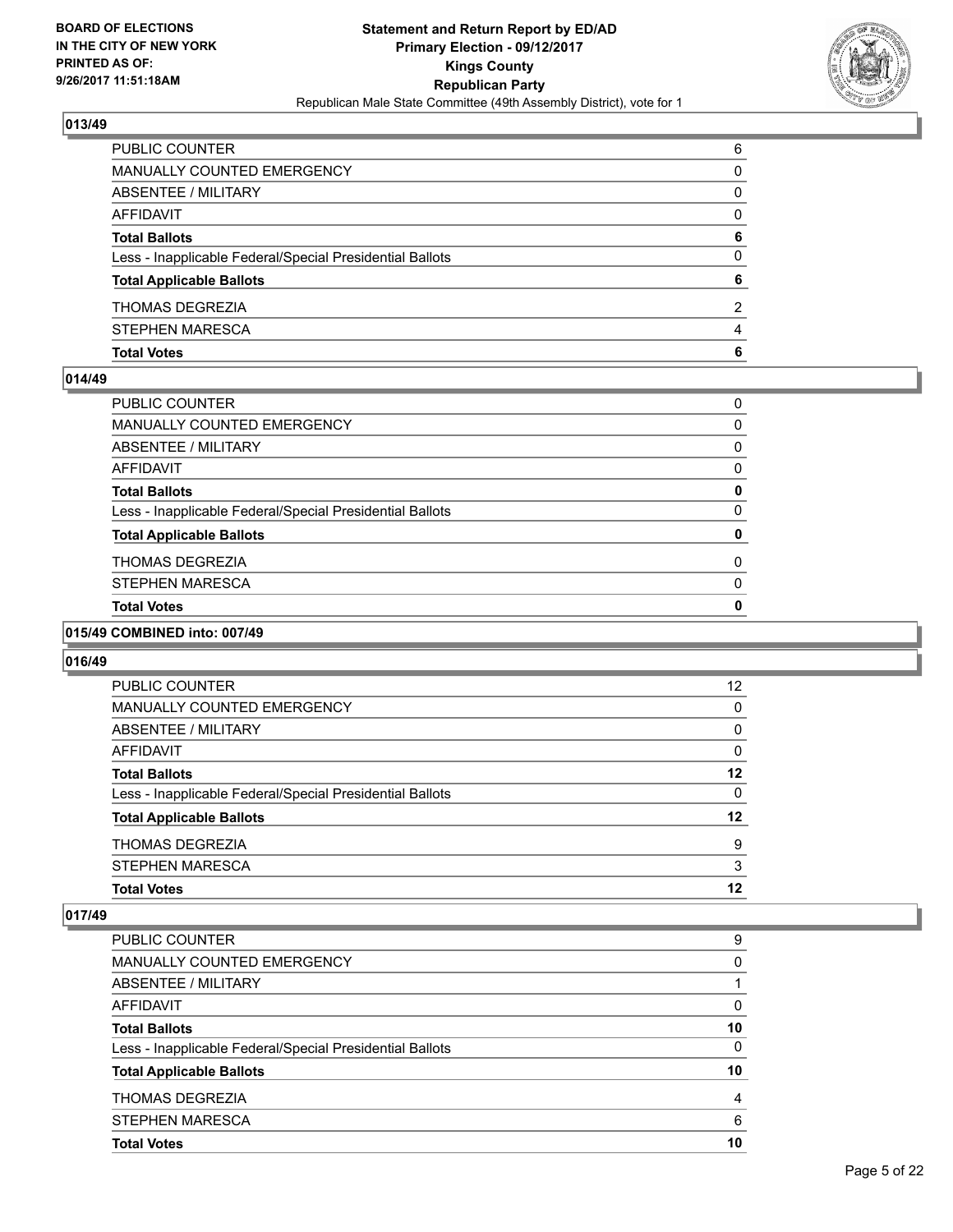

| PUBLIC COUNTER                                           |                |
|----------------------------------------------------------|----------------|
| <b>MANUALLY COUNTED EMERGENCY</b>                        | 0              |
| <b>ABSENTEE / MILITARY</b>                               | $\mathbf{0}$   |
| AFFIDAVIT                                                | 0              |
| <b>Total Ballots</b>                                     |                |
| Less - Inapplicable Federal/Special Presidential Ballots | 0              |
| <b>Total Applicable Ballots</b>                          |                |
| THOMAS DEGREZIA                                          | 2              |
| STEPHEN MARESCA                                          | 3              |
| <b>Total Votes</b>                                       | 5              |
| Unrecorded                                               | $\overline{2}$ |

## **019/49**

| <b>PUBLIC COUNTER</b>                                    | 18       |
|----------------------------------------------------------|----------|
| MANUALLY COUNTED EMERGENCY                               | 0        |
| ABSENTEE / MILITARY                                      | 2        |
| AFFIDAVIT                                                | $\Omega$ |
| <b>Total Ballots</b>                                     | 20       |
| Less - Inapplicable Federal/Special Presidential Ballots | $\Omega$ |
| <b>Total Applicable Ballots</b>                          | 20       |
| <b>THOMAS DEGREZIA</b>                                   | 8        |
| STEPHEN MARESCA                                          | 7        |
| <b>Total Votes</b>                                       | 15       |
| Unrecorded                                               | 5        |

| <b>Total Votes</b>                                       | 2            |
|----------------------------------------------------------|--------------|
| <b>STEPHEN MARESCA</b>                                   | 2            |
| <b>THOMAS DEGREZIA</b>                                   | $\Omega$     |
| <b>Total Applicable Ballots</b>                          | $\mathbf{2}$ |
| Less - Inapplicable Federal/Special Presidential Ballots | 0            |
| <b>Total Ballots</b>                                     | 2            |
| AFFIDAVIT                                                | 0            |
| ABSENTEE / MILITARY                                      | 0            |
| <b>MANUALLY COUNTED EMERGENCY</b>                        | 0            |
| PUBLIC COUNTER                                           | 2            |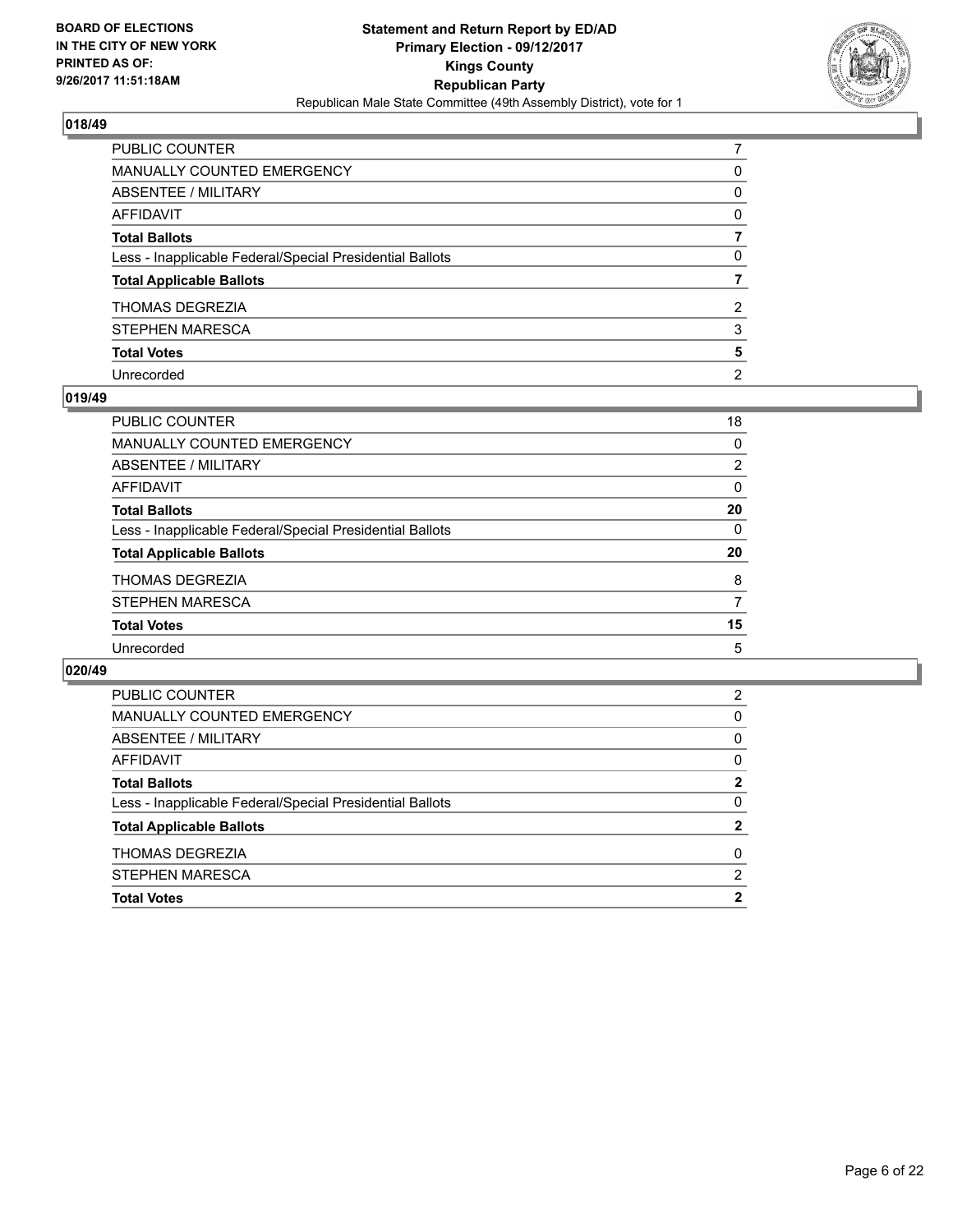

| PUBLIC COUNTER                                           | 15             |
|----------------------------------------------------------|----------------|
| <b>MANUALLY COUNTED EMERGENCY</b>                        | 0              |
| ABSENTEE / MILITARY                                      | 14             |
| <b>AFFIDAVIT</b>                                         | $\overline{2}$ |
| <b>Total Ballots</b>                                     | 31             |
| Less - Inapplicable Federal/Special Presidential Ballots | 0              |
| <b>Total Applicable Ballots</b>                          | 31             |
| THOMAS DEGREZIA                                          | 17             |
| STEPHEN MARESCA                                          | 9              |
| <b>Total Votes</b>                                       | 26             |
| Unrecorded                                               | 5              |

## **022/49**

| <b>PUBLIC COUNTER</b>                                    | 35       |
|----------------------------------------------------------|----------|
| <b>MANUALLY COUNTED EMERGENCY</b>                        | 0        |
| ABSENTEE / MILITARY                                      | 3        |
| AFFIDAVIT                                                | $\Omega$ |
| <b>Total Ballots</b>                                     | 38       |
| Less - Inapplicable Federal/Special Presidential Ballots | 0        |
| <b>Total Applicable Ballots</b>                          | 38       |
| <b>THOMAS DEGREZIA</b>                                   | 8        |
| STEPHEN MARESCA                                          | 21       |
| <b>Total Votes</b>                                       | 29       |
| Unrecorded                                               | 9        |

| <b>PUBLIC COUNTER</b>                                    | 8 |
|----------------------------------------------------------|---|
| MANUALLY COUNTED EMERGENCY                               | 0 |
| ABSENTEE / MILITARY                                      |   |
| AFFIDAVIT                                                | 0 |
| <b>Total Ballots</b>                                     | 9 |
| Less - Inapplicable Federal/Special Presidential Ballots | 0 |
| <b>Total Applicable Ballots</b>                          | 9 |
| <b>THOMAS DEGREZIA</b>                                   | 2 |
| <b>STEPHEN MARESCA</b>                                   |   |
| <b>Total Votes</b>                                       | 9 |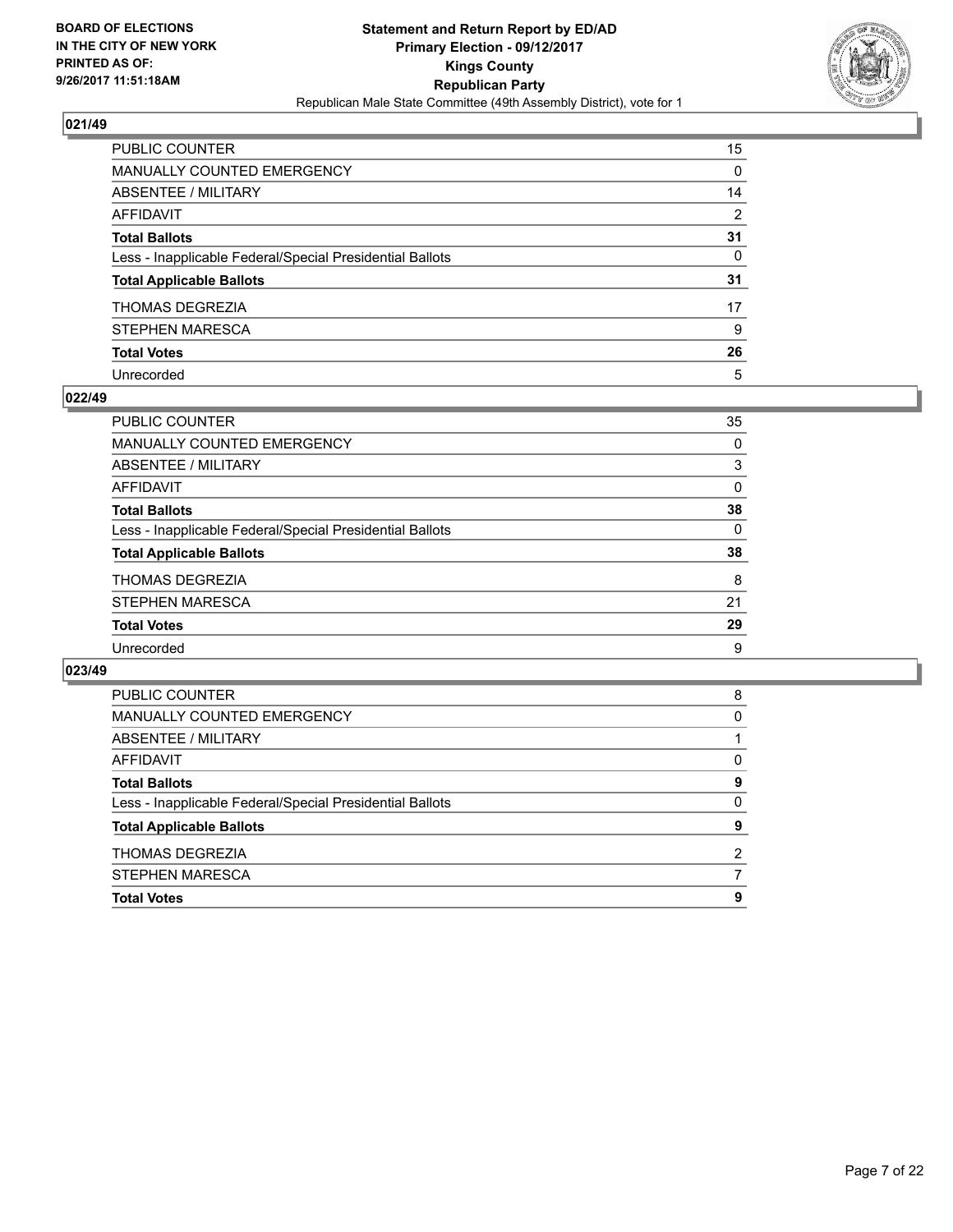

| PUBLIC COUNTER                                           | 11 |
|----------------------------------------------------------|----|
| <b>MANUALLY COUNTED EMERGENCY</b>                        | 0  |
| <b>ABSENTEE / MILITARY</b>                               | 0  |
| <b>AFFIDAVIT</b>                                         | 0  |
| <b>Total Ballots</b>                                     | 11 |
| Less - Inapplicable Federal/Special Presidential Ballots | 0  |
| <b>Total Applicable Ballots</b>                          | 11 |
| <b>THOMAS DEGREZIA</b>                                   | 5  |
| STEPHEN MARESCA                                          | 5  |
| <b>Total Votes</b>                                       | 10 |
| Unrecorded                                               |    |

## **025/49**

| <b>Total Votes</b>                                       | 6        |
|----------------------------------------------------------|----------|
|                                                          |          |
| <b>STEPHEN MARESCA</b>                                   | $\Omega$ |
| <b>THOMAS DEGREZIA</b>                                   | 6        |
| <b>Total Applicable Ballots</b>                          | 6        |
| Less - Inapplicable Federal/Special Presidential Ballots | 0        |
| <b>Total Ballots</b>                                     | 6        |
| AFFIDAVIT                                                | 0        |
| ABSENTEE / MILITARY                                      | 0        |
| <b>MANUALLY COUNTED EMERGENCY</b>                        | 0        |
| PUBLIC COUNTER                                           | 6        |
|                                                          |          |

| PUBLIC COUNTER                                           | 15 |
|----------------------------------------------------------|----|
| <b>MANUALLY COUNTED EMERGENCY</b>                        | 0  |
| ABSENTEE / MILITARY                                      |    |
| AFFIDAVIT                                                | 0  |
| <b>Total Ballots</b>                                     | 16 |
| Less - Inapplicable Federal/Special Presidential Ballots | 0  |
| <b>Total Applicable Ballots</b>                          | 16 |
| THOMAS DEGREZIA                                          | 4  |
| <b>STEPHEN MARESCA</b>                                   | 9  |
| <b>Total Votes</b>                                       | 13 |
|                                                          |    |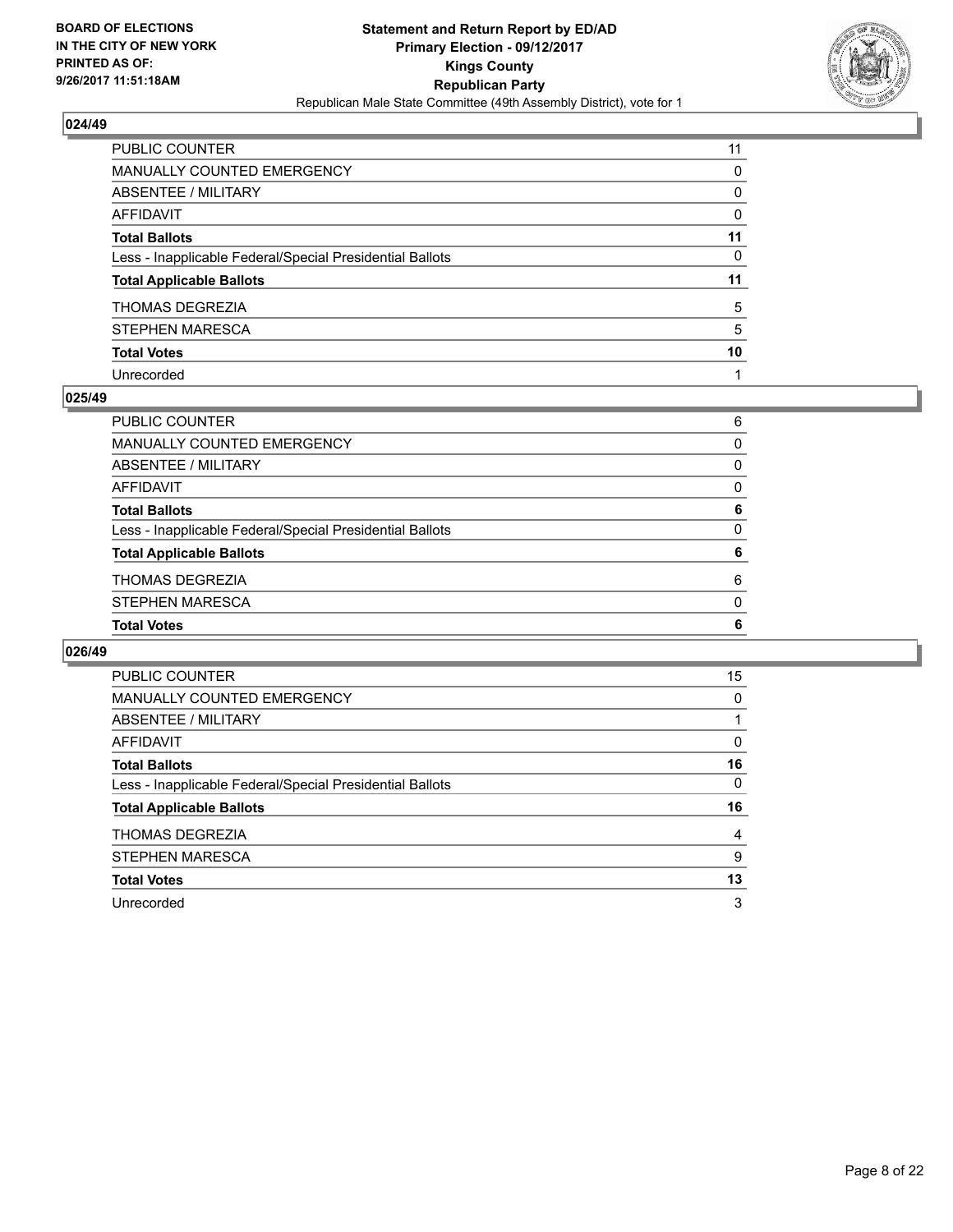

| PUBLIC COUNTER                                           | 13 |
|----------------------------------------------------------|----|
| <b>MANUALLY COUNTED EMERGENCY</b>                        | 0  |
| <b>ABSENTEE / MILITARY</b>                               | 4  |
| AFFIDAVIT                                                | 0  |
| <b>Total Ballots</b>                                     | 17 |
| Less - Inapplicable Federal/Special Presidential Ballots | 0  |
| <b>Total Applicable Ballots</b>                          | 17 |
| THOMAS DEGREZIA                                          | 4  |
| STEPHEN MARESCA                                          | 6  |
| <b>Total Votes</b>                                       | 10 |
| Unrecorded                                               | 7  |

## **028/49**

| 29       |
|----------|
| 0        |
| 3        |
| 0        |
| 32       |
| $\Omega$ |
| 32       |
| 7        |
| 15       |
| 22       |
| 10       |
|          |

| PUBLIC COUNTER                                           | 6 |
|----------------------------------------------------------|---|
| <b>MANUALLY COUNTED EMERGENCY</b>                        | 0 |
| <b>ABSENTEE / MILITARY</b>                               | 0 |
| <b>AFFIDAVIT</b>                                         | 0 |
| <b>Total Ballots</b>                                     | 6 |
| Less - Inapplicable Federal/Special Presidential Ballots | 0 |
|                                                          |   |
| <b>Total Applicable Ballots</b>                          | 6 |
| <b>THOMAS DEGREZIA</b>                                   | 4 |
| <b>STEPHEN MARESCA</b>                                   |   |
| <b>Total Votes</b>                                       | 5 |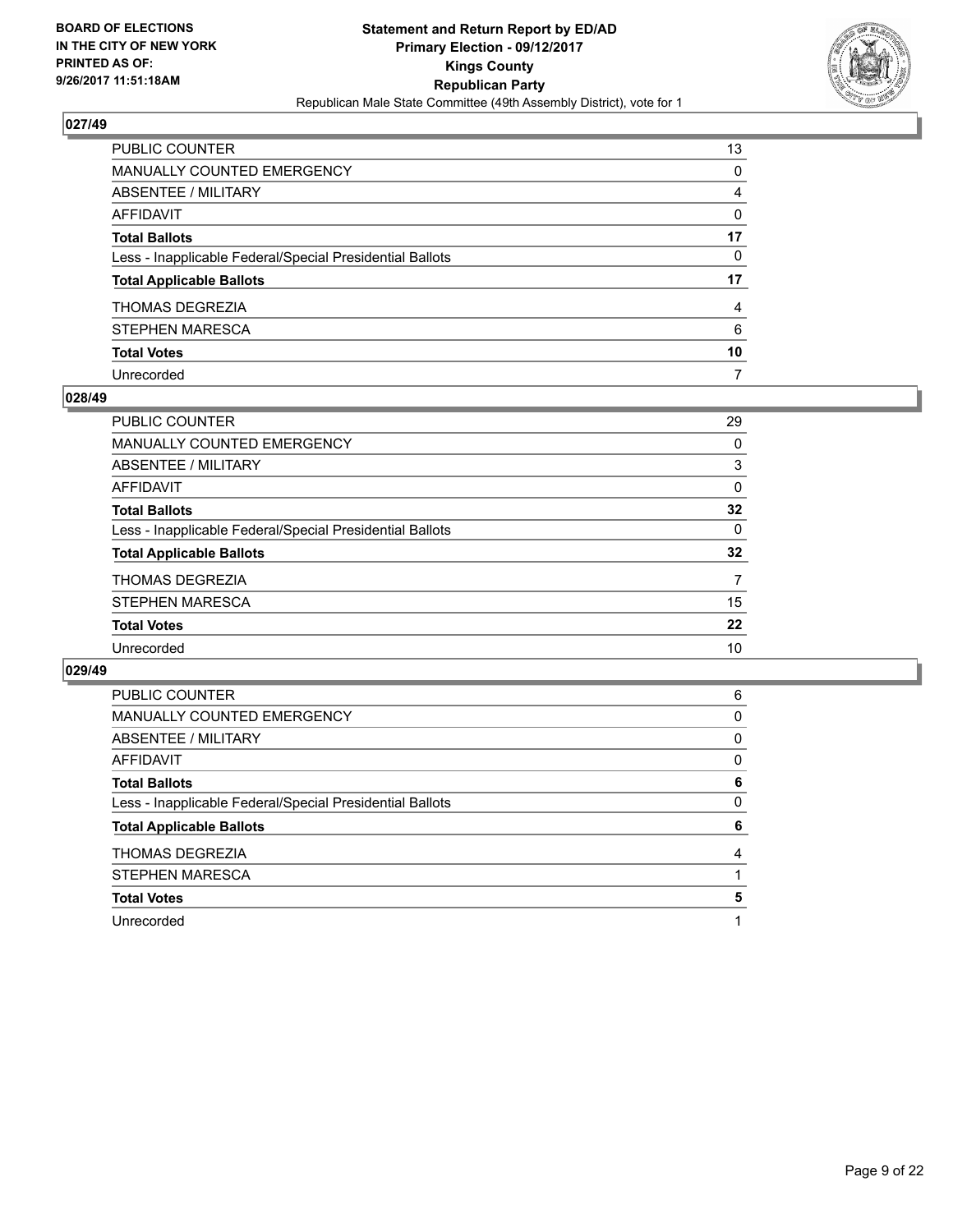

| PUBLIC COUNTER                                           | 2 |
|----------------------------------------------------------|---|
| MANUALLY COUNTED EMERGENCY                               | 0 |
| ABSENTEE / MILITARY                                      | 0 |
| AFFIDAVIT                                                | 0 |
| <b>Total Ballots</b>                                     | 2 |
| Less - Inapplicable Federal/Special Presidential Ballots | 0 |
| <b>Total Applicable Ballots</b>                          | 2 |
| <b>THOMAS DEGREZIA</b>                                   | 0 |
| STEPHEN MARESCA                                          | 2 |
| <b>Total Votes</b>                                       | 2 |

## **031/49**

| PUBLIC COUNTER                                           |              |
|----------------------------------------------------------|--------------|
| MANUALLY COUNTED EMERGENCY                               | 0            |
| ABSENTEE / MILITARY                                      |              |
| AFFIDAVIT                                                | 0            |
| Total Ballots                                            | 8            |
| Less - Inapplicable Federal/Special Presidential Ballots | $\mathbf{0}$ |
| <b>Total Applicable Ballots</b>                          | 8            |
| THOMAS DEGREZIA                                          | 3            |
| STEPHEN MARESCA                                          | 5            |
| <b>Total Votes</b>                                       | 8            |
|                                                          |              |

# **032/49**

| <b>Total Votes</b>                                       | 0        |
|----------------------------------------------------------|----------|
| <b>STEPHEN MARESCA</b>                                   | $\Omega$ |
| <b>THOMAS DEGREZIA</b>                                   | $\Omega$ |
| <b>Total Applicable Ballots</b>                          | 0        |
| Less - Inapplicable Federal/Special Presidential Ballots | $\Omega$ |
| <b>Total Ballots</b>                                     | 0        |
| AFFIDAVIT                                                | 0        |
| ABSENTEE / MILITARY                                      | 0        |
| <b>MANUALLY COUNTED EMERGENCY</b>                        | 0        |
| <b>PUBLIC COUNTER</b>                                    | 0        |

| PUBLIC COUNTER                                           |   |
|----------------------------------------------------------|---|
| <b>MANUALLY COUNTED EMERGENCY</b>                        | 0 |
| ABSENTEE / MILITARY                                      | 0 |
| AFFIDAVIT                                                | 0 |
| <b>Total Ballots</b>                                     |   |
| Less - Inapplicable Federal/Special Presidential Ballots | 0 |
| <b>Total Applicable Ballots</b>                          |   |
| <b>THOMAS DEGREZIA</b>                                   | 0 |
| STEPHEN MARESCA                                          |   |
| <b>Total Votes</b>                                       |   |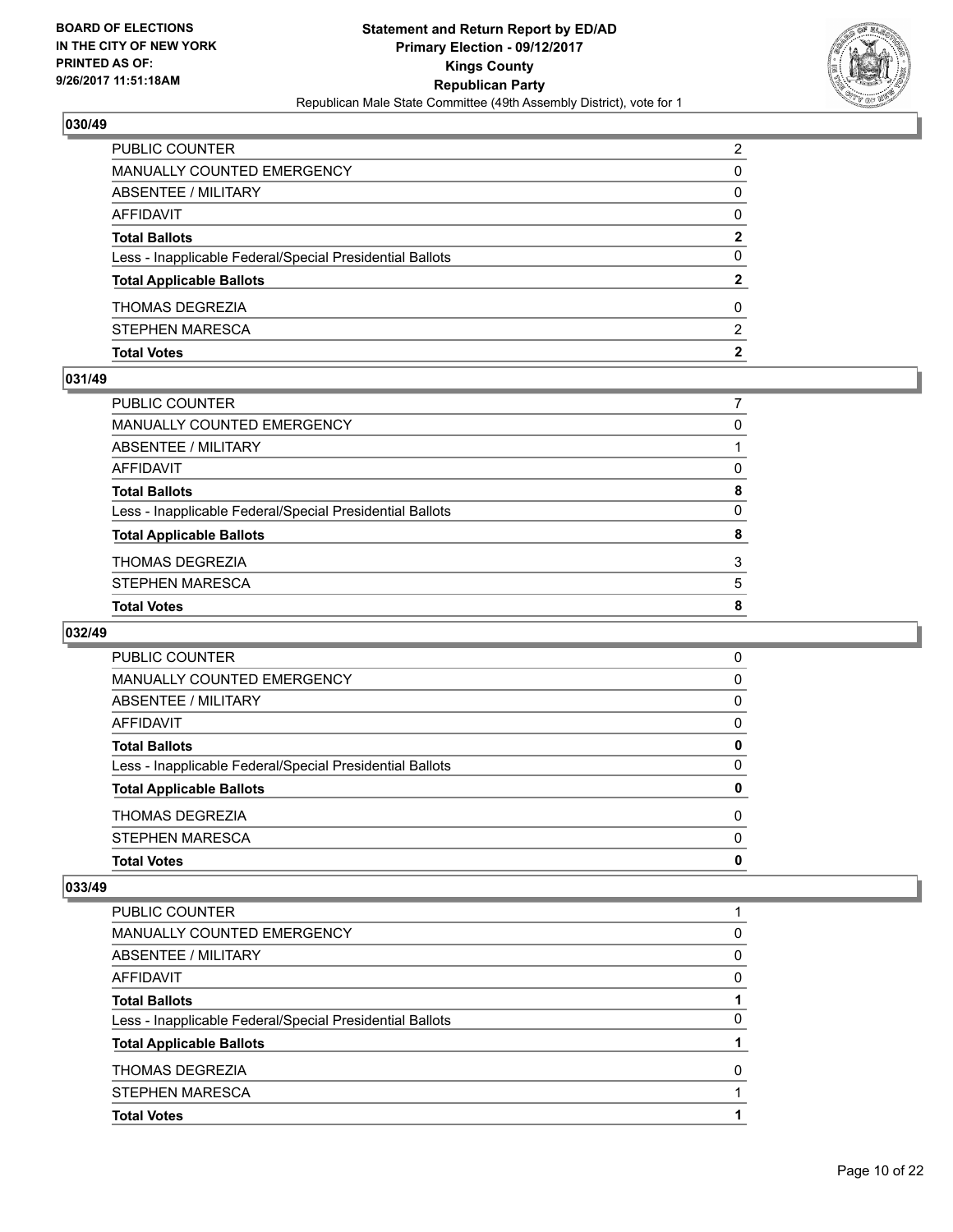

| <b>Total Votes</b>                                       | 4 |
|----------------------------------------------------------|---|
| STEPHEN MARESCA                                          | 3 |
| <b>THOMAS DEGREZIA</b>                                   |   |
| <b>Total Applicable Ballots</b>                          | 4 |
| Less - Inapplicable Federal/Special Presidential Ballots | 0 |
| <b>Total Ballots</b>                                     | 4 |
| AFFIDAVIT                                                | 0 |
| ABSENTEE / MILITARY                                      | 0 |
| MANUALLY COUNTED EMERGENCY                               | 0 |
| <b>PUBLIC COUNTER</b>                                    | 4 |

## **035/49**

| <b>PUBLIC COUNTER</b>                                    | 10       |
|----------------------------------------------------------|----------|
| <b>MANUALLY COUNTED EMERGENCY</b>                        | 0        |
| ABSENTEE / MILITARY                                      | 0        |
| <b>AFFIDAVIT</b>                                         | 0        |
| <b>Total Ballots</b>                                     | 10       |
| Less - Inapplicable Federal/Special Presidential Ballots | $\Omega$ |
| <b>Total Applicable Ballots</b>                          | 10       |
| THOMAS DEGREZIA                                          | 5        |
| <b>STEPHEN MARESCA</b>                                   | 3        |
| <b>Total Votes</b>                                       | 8        |
| Unrecorded                                               | 2        |
|                                                          |          |

# **036/49**

| PUBLIC COUNTER                                           | 0        |
|----------------------------------------------------------|----------|
| <b>MANUALLY COUNTED EMERGENCY</b>                        | 0        |
| ABSENTEE / MILITARY                                      | 0        |
| AFFIDAVIT                                                | $\Omega$ |
| <b>Total Ballots</b>                                     | 0        |
| Less - Inapplicable Federal/Special Presidential Ballots | $\Omega$ |
| <b>Total Applicable Ballots</b>                          | 0        |
| <b>THOMAS DEGREZIA</b>                                   | 0        |
| STEPHEN MARESCA                                          | $\Omega$ |
| <b>Total Votes</b>                                       | 0        |

| <b>PUBLIC COUNTER</b>                                    | 6 |
|----------------------------------------------------------|---|
| <b>MANUALLY COUNTED EMERGENCY</b>                        | 0 |
| ABSENTEE / MILITARY                                      | 0 |
| AFFIDAVIT                                                | 0 |
| <b>Total Ballots</b>                                     | 6 |
| Less - Inapplicable Federal/Special Presidential Ballots | 0 |
| <b>Total Applicable Ballots</b>                          | 6 |
| <b>THOMAS DEGREZIA</b>                                   | 4 |
| STEPHEN MARESCA                                          | 2 |
| <b>Total Votes</b>                                       | 6 |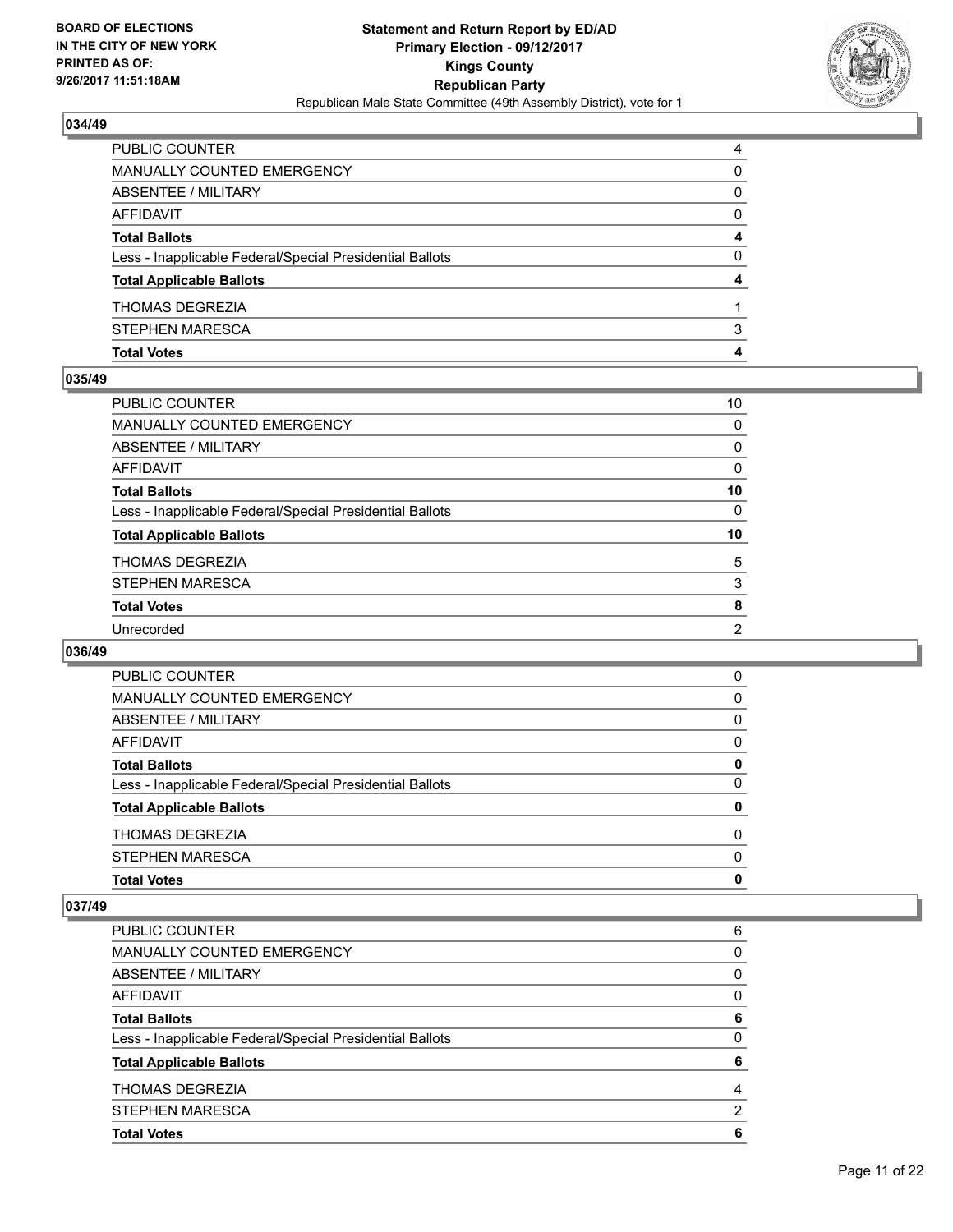

| <b>PUBLIC COUNTER</b>                                    | 11 |
|----------------------------------------------------------|----|
| MANUALLY COUNTED EMERGENCY                               | 0  |
| ABSENTEE / MILITARY                                      | 0  |
| AFFIDAVIT                                                | 0  |
| <b>Total Ballots</b>                                     | 11 |
| Less - Inapplicable Federal/Special Presidential Ballots | 0  |
| <b>Total Applicable Ballots</b>                          | 11 |
| <b>THOMAS DEGREZIA</b>                                   | 4  |
| STEPHEN MARESCA                                          |    |
| <b>Total Votes</b>                                       | 11 |

## **039/49**

| PUBLIC COUNTER                                           | $\overline{2}$ |
|----------------------------------------------------------|----------------|
| MANUALLY COUNTED EMERGENCY                               | 0              |
| <b>ABSENTEE / MILITARY</b>                               | 0              |
| AFFIDAVIT                                                | 0              |
| <b>Total Ballots</b>                                     | $\overline{2}$ |
| Less - Inapplicable Federal/Special Presidential Ballots | $\mathbf{0}$   |
| <b>Total Applicable Ballots</b>                          | $\mathbf{2}$   |
| THOMAS DEGREZIA                                          |                |
| STEPHEN MARESCA                                          | 0              |
| <b>Total Votes</b>                                       |                |
| Unrecorded                                               |                |
|                                                          |                |

# **040/49**

| <b>Total Votes</b>                                       | 8 |
|----------------------------------------------------------|---|
| STEPHEN MARESCA                                          | 4 |
| <b>THOMAS DEGREZIA</b>                                   | 4 |
| <b>Total Applicable Ballots</b>                          | 8 |
| Less - Inapplicable Federal/Special Presidential Ballots | 0 |
| <b>Total Ballots</b>                                     | 8 |
| AFFIDAVIT                                                | 0 |
| ABSENTEE / MILITARY                                      | 0 |
| <b>MANUALLY COUNTED EMERGENCY</b>                        | 0 |
| PUBLIC COUNTER                                           | 8 |

| PUBLIC COUNTER                                           | 4 |
|----------------------------------------------------------|---|
| <b>MANUALLY COUNTED EMERGENCY</b>                        | 0 |
| ABSENTEE / MILITARY                                      | 0 |
| AFFIDAVIT                                                | 0 |
| <b>Total Ballots</b>                                     | 4 |
| Less - Inapplicable Federal/Special Presidential Ballots | 0 |
| <b>Total Applicable Ballots</b>                          | 4 |
| <b>THOMAS DEGREZIA</b>                                   | 2 |
| STEPHEN MARESCA                                          | 2 |
| <b>Total Votes</b>                                       | 4 |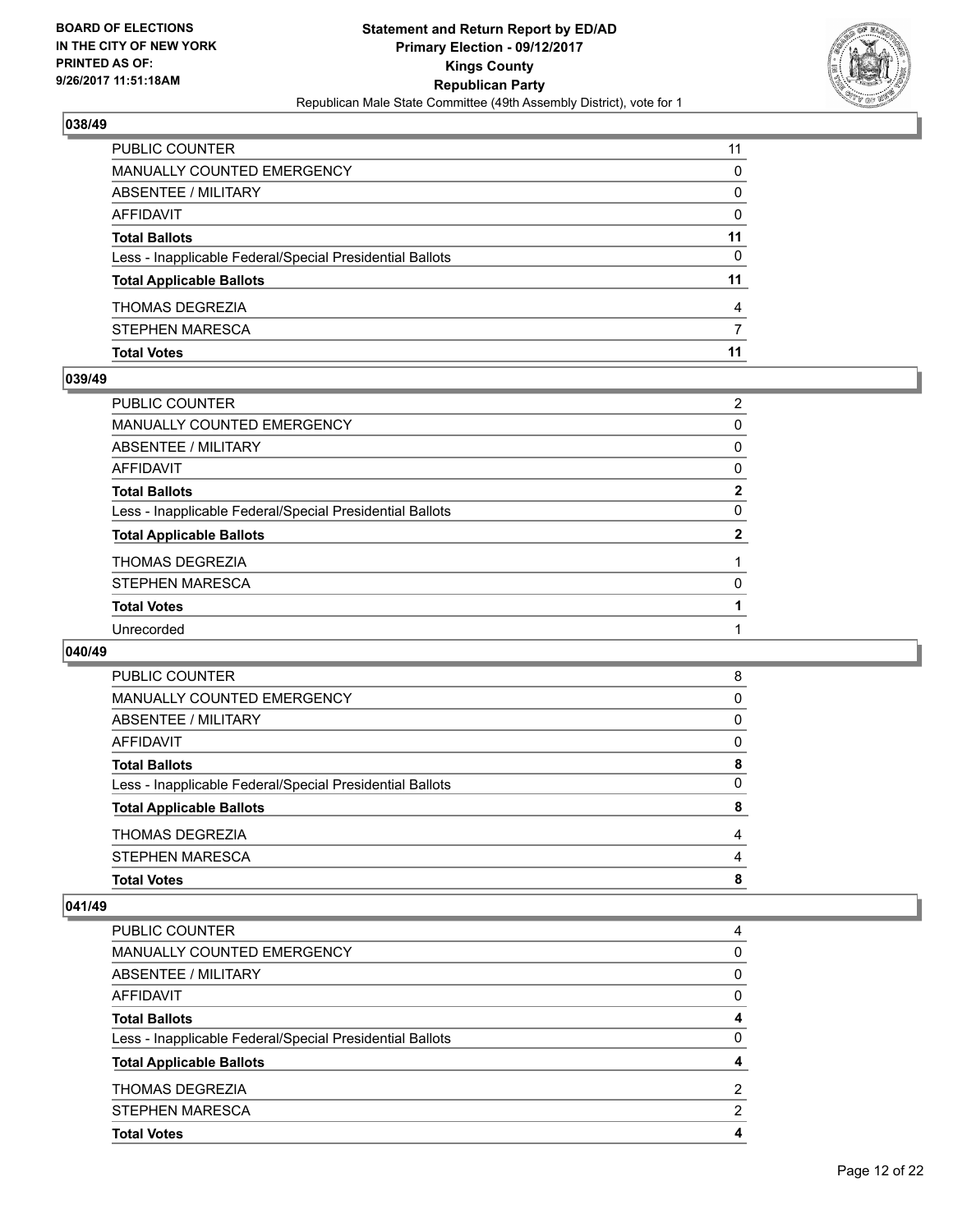

| <b>Total Votes</b>                                       | 2 |
|----------------------------------------------------------|---|
| STEPHEN MARESCA                                          |   |
| <b>THOMAS DEGREZIA</b>                                   |   |
| <b>Total Applicable Ballots</b>                          | 2 |
| Less - Inapplicable Federal/Special Presidential Ballots | 0 |
| <b>Total Ballots</b>                                     | 2 |
| AFFIDAVIT                                                | 0 |
| <b>ABSENTEE / MILITARY</b>                               | 0 |
| MANUALLY COUNTED EMERGENCY                               | 0 |
| PUBLIC COUNTER                                           | 2 |

## **043/49**

| PUBLIC COUNTER                                           | 5 |
|----------------------------------------------------------|---|
| <b>MANUALLY COUNTED EMERGENCY</b>                        | 0 |
| <b>ABSENTEE / MILITARY</b>                               | 0 |
| AFFIDAVIT                                                | 0 |
| <b>Total Ballots</b>                                     | 5 |
| Less - Inapplicable Federal/Special Presidential Ballots | 0 |
| <b>Total Applicable Ballots</b>                          | 5 |
| <b>THOMAS DEGREZIA</b>                                   | 3 |
| <b>STEPHEN MARESCA</b>                                   |   |
| ROSEMARY MANGINO (WRITE-IN)                              |   |
| <b>Total Votes</b>                                       | 5 |

## **044/49**

| <b>PUBLIC COUNTER</b>                                    | 5 |
|----------------------------------------------------------|---|
| MANUALLY COUNTED EMERGENCY                               | 0 |
| ABSENTEE / MILITARY                                      |   |
| AFFIDAVIT                                                | 0 |
| <b>Total Ballots</b>                                     | 6 |
| Less - Inapplicable Federal/Special Presidential Ballots | 0 |
| <b>Total Applicable Ballots</b>                          | 6 |
| <b>THOMAS DEGREZIA</b>                                   | 3 |
| STEPHEN MARESCA                                          | 3 |
| <b>Total Votes</b>                                       | 6 |

| <b>PUBLIC COUNTER</b>                                    | 3 |
|----------------------------------------------------------|---|
| <b>MANUALLY COUNTED EMERGENCY</b>                        | 0 |
| <b>ABSENTEE / MILITARY</b>                               |   |
| <b>AFFIDAVIT</b>                                         | 0 |
| <b>Total Ballots</b>                                     | 4 |
| Less - Inapplicable Federal/Special Presidential Ballots | 0 |
| <b>Total Applicable Ballots</b>                          | 4 |
| <b>THOMAS DEGREZIA</b>                                   | 3 |
| <b>STEPHEN MARESCA</b>                                   |   |
| <b>Total Votes</b>                                       | 4 |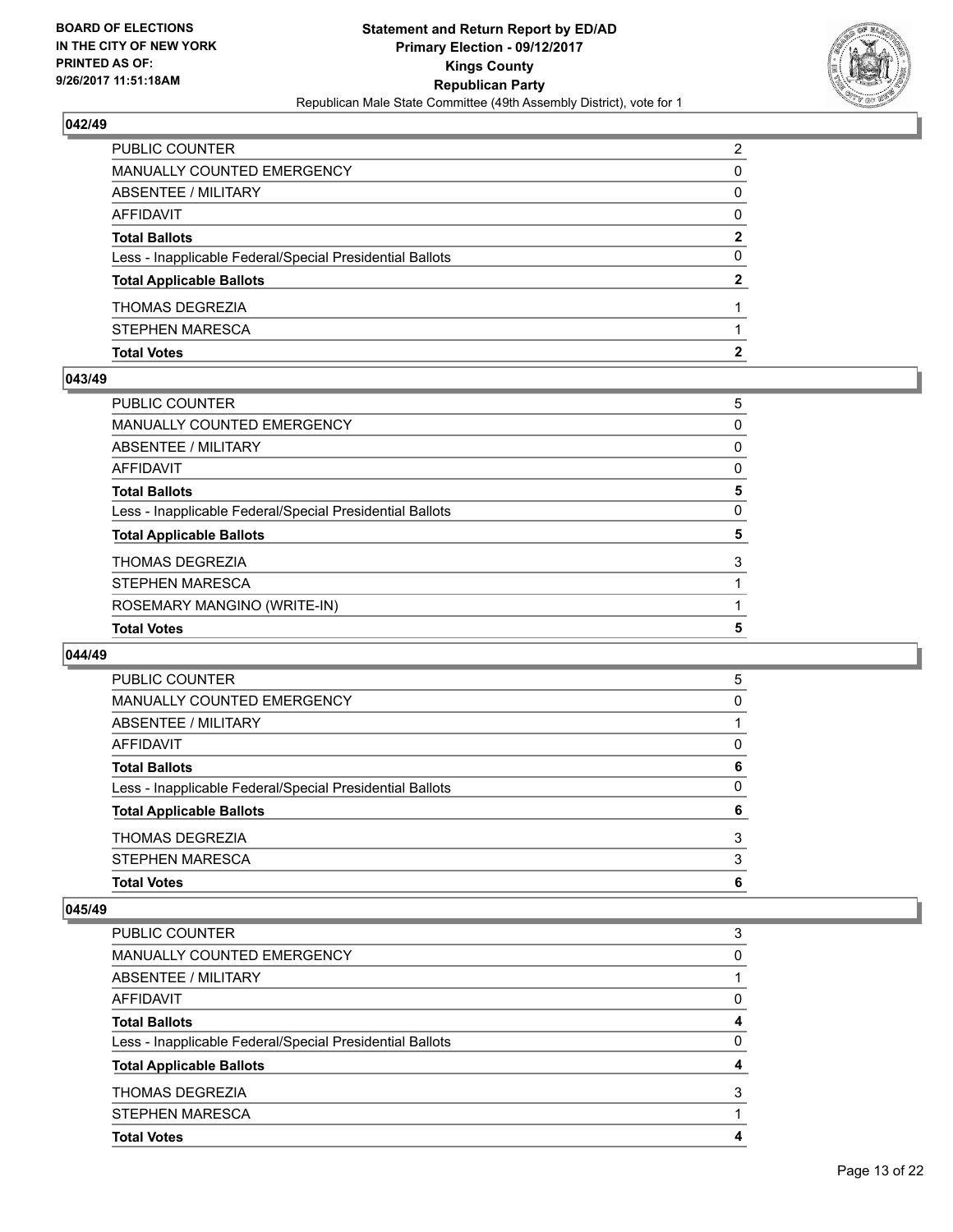

| <b>Total Votes</b>                                       |   |
|----------------------------------------------------------|---|
| STEPHEN MARESCA                                          |   |
| <b>THOMAS DEGREZIA</b>                                   |   |
| <b>Total Applicable Ballots</b>                          | 2 |
| Less - Inapplicable Federal/Special Presidential Ballots | 0 |
| <b>Total Ballots</b>                                     | 2 |
| AFFIDAVIT                                                | 0 |
| <b>ABSENTEE / MILITARY</b>                               | 0 |
| MANUALLY COUNTED EMERGENCY                               | 0 |
| PUBLIC COUNTER                                           | 2 |

## **047/49**

| PUBLIC COUNTER                                           | 24       |
|----------------------------------------------------------|----------|
| <b>MANUALLY COUNTED EMERGENCY</b>                        | $\Omega$ |
| ABSENTEE / MILITARY                                      | 0        |
| <b>AFFIDAVIT</b>                                         | $\Omega$ |
| <b>Total Ballots</b>                                     | 24       |
| Less - Inapplicable Federal/Special Presidential Ballots | $\Omega$ |
| <b>Total Applicable Ballots</b>                          | 24       |
| <b>THOMAS DEGREZIA</b>                                   | 8        |
| <b>STEPHEN MARESCA</b>                                   | 13       |
| <b>Total Votes</b>                                       | 21       |
| Unrecorded                                               | 3        |
|                                                          |          |

| <b>PUBLIC COUNTER</b>                                    | 37 |
|----------------------------------------------------------|----|
| <b>MANUALLY COUNTED EMERGENCY</b>                        | 0  |
| <b>ABSENTEE / MILITARY</b>                               |    |
| AFFIDAVIT                                                | 0  |
| <b>Total Ballots</b>                                     | 38 |
| Less - Inapplicable Federal/Special Presidential Ballots | 0  |
| <b>Total Applicable Ballots</b>                          | 38 |
| THOMAS DEGREZIA                                          | 21 |
| <b>STEPHEN MARESCA</b>                                   | 9  |
| <b>Total Votes</b>                                       | 30 |
| Unrecorded                                               | 8  |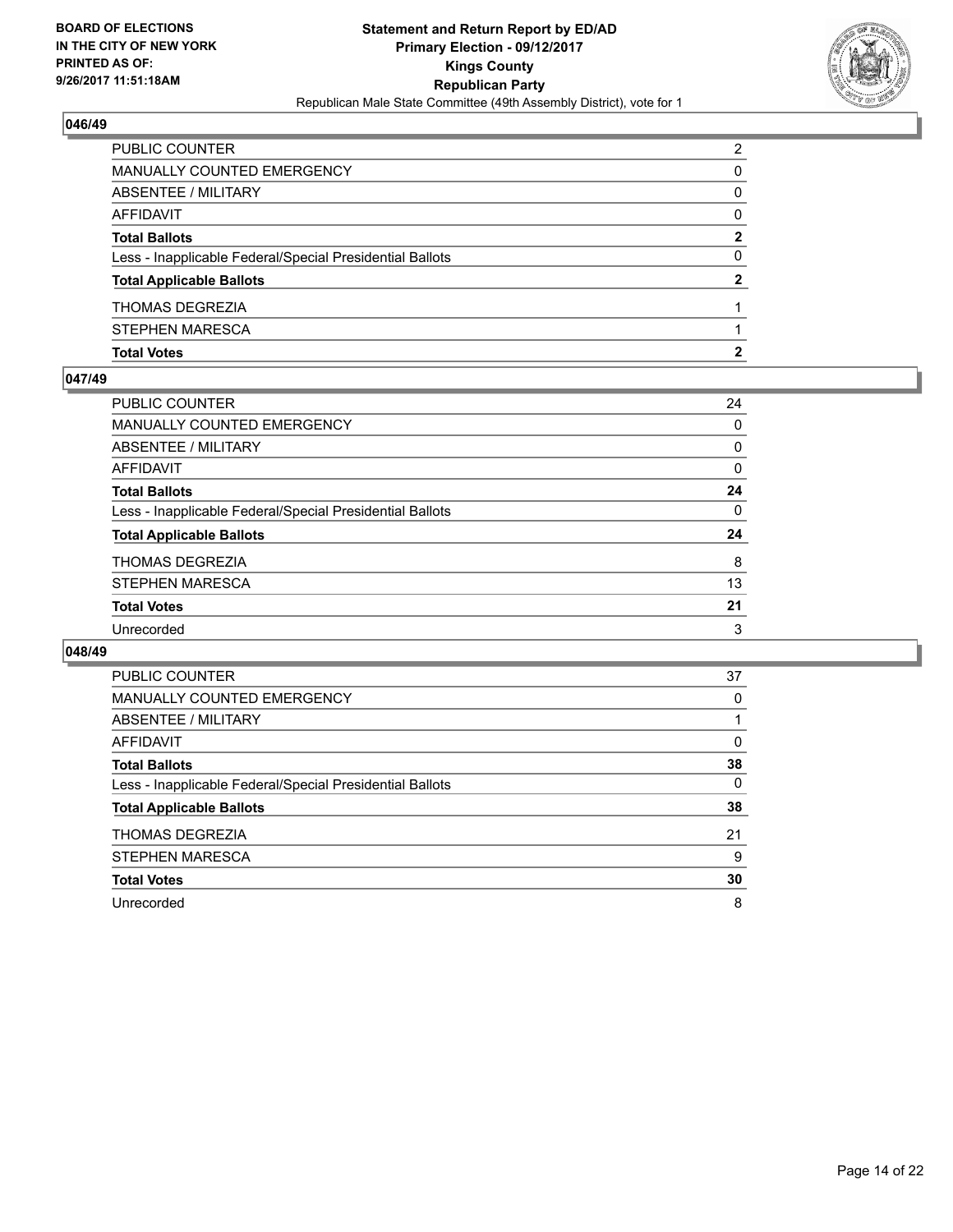

| <b>PUBLIC COUNTER</b>                                    | 34             |
|----------------------------------------------------------|----------------|
| <b>MANUALLY COUNTED EMERGENCY</b>                        | 0              |
| ABSENTEE / MILITARY                                      | $\overline{2}$ |
| AFFIDAVIT                                                | 0              |
| <b>Total Ballots</b>                                     | 36             |
| Less - Inapplicable Federal/Special Presidential Ballots | 0              |
| <b>Total Applicable Ballots</b>                          | 36             |
| <b>THOMAS DEGREZIA</b>                                   | 11             |
| <b>STEPHEN MARESCA</b>                                   | 15             |
| JOHN QUAGLIONE (WRITE-IN)                                | 3              |
| <b>Total Votes</b>                                       | 29             |
| Unrecorded                                               | 7              |

## **050/49**

| PUBLIC COUNTER                                           | 23 |
|----------------------------------------------------------|----|
| MANUALLY COUNTED EMERGENCY                               | 0  |
| ABSENTEE / MILITARY                                      | 4  |
| AFFIDAVIT                                                | 0  |
| <b>Total Ballots</b>                                     | 27 |
| Less - Inapplicable Federal/Special Presidential Ballots | 0  |
| <b>Total Applicable Ballots</b>                          | 27 |
| <b>THOMAS DEGREZIA</b>                                   | 5  |
| STEPHEN MARESCA                                          | 12 |
| <b>Total Votes</b>                                       | 17 |
| Unrecorded                                               | 10 |

| <b>PUBLIC COUNTER</b>                                    | 29 |
|----------------------------------------------------------|----|
| <b>MANUALLY COUNTED EMERGENCY</b>                        | 0  |
| ABSENTEE / MILITARY                                      | 2  |
| AFFIDAVIT                                                | 0  |
| <b>Total Ballots</b>                                     | 31 |
| Less - Inapplicable Federal/Special Presidential Ballots | 0  |
| <b>Total Applicable Ballots</b>                          | 31 |
| <b>THOMAS DEGREZIA</b>                                   | 9  |
| STEPHEN MARESCA                                          | 13 |
| <b>Total Votes</b>                                       | 22 |
| Unrecorded                                               | 9  |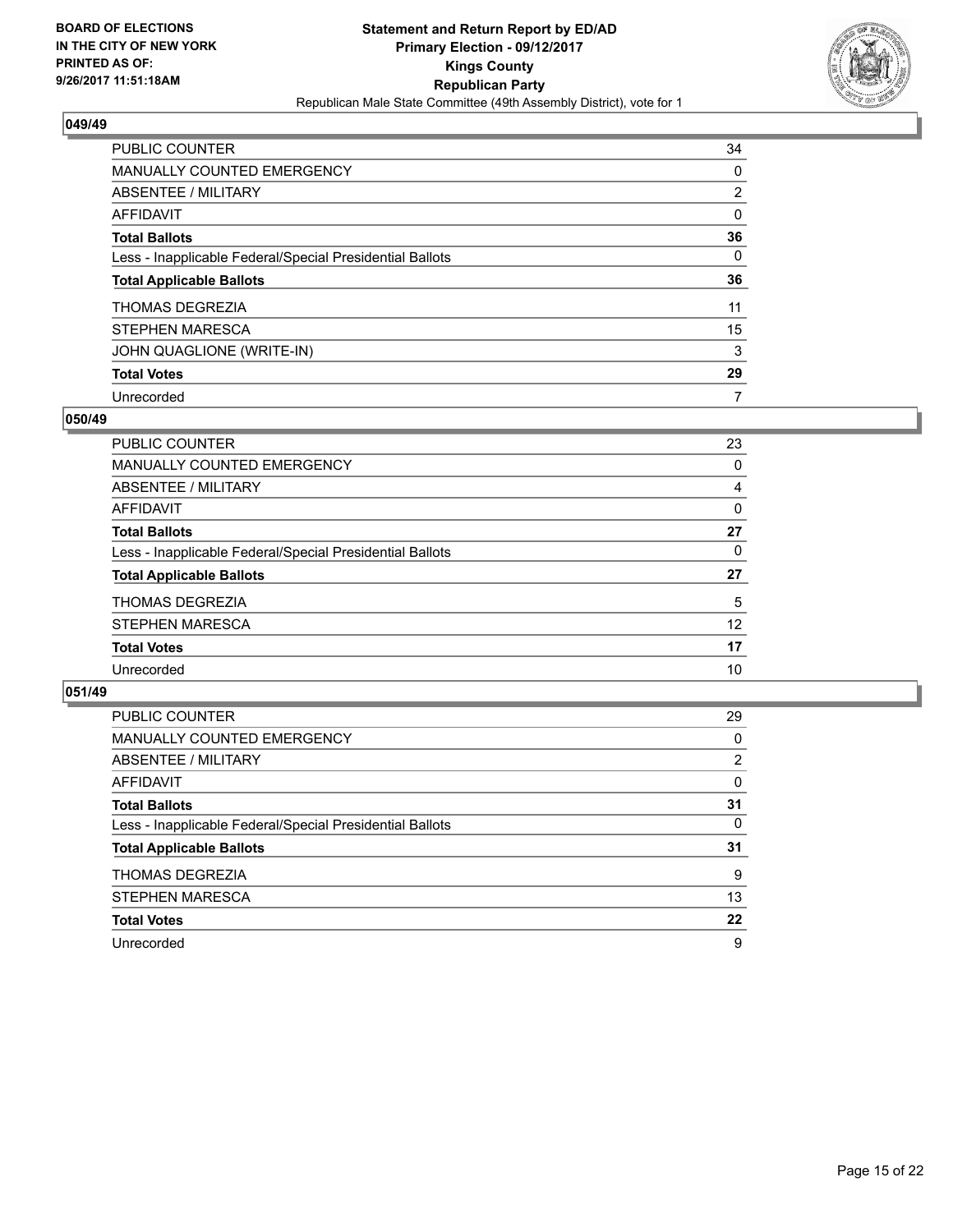

| PUBLIC COUNTER                                           | 27           |
|----------------------------------------------------------|--------------|
| <b>MANUALLY COUNTED EMERGENCY</b>                        | 0            |
| <b>ABSENTEE / MILITARY</b>                               |              |
| AFFIDAVIT                                                | 0            |
| <b>Total Ballots</b>                                     | 28           |
| Less - Inapplicable Federal/Special Presidential Ballots | $\mathbf{0}$ |
| <b>Total Applicable Ballots</b>                          | 28           |
| THOMAS DEGREZIA                                          | 9            |
| STEPHEN MARESCA                                          | 12           |
| <b>Total Votes</b>                                       | 21           |
| Unrecorded                                               | 7            |

## **053/49**

| PUBLIC COUNTER                                           | 52       |
|----------------------------------------------------------|----------|
| <b>MANUALLY COUNTED EMERGENCY</b>                        | 0        |
| ABSENTEE / MILITARY                                      | 4        |
| AFFIDAVIT                                                | 0        |
| <b>Total Ballots</b>                                     | 56       |
| Less - Inapplicable Federal/Special Presidential Ballots | $\Omega$ |
| <b>Total Applicable Ballots</b>                          | 56       |
| <b>THOMAS DEGREZIA</b>                                   | 14       |
| <b>STEPHEN MARESCA</b>                                   | 25       |
| <b>Total Votes</b>                                       | 39       |
| Unrecorded                                               | 17       |

| <b>PUBLIC COUNTER</b>                                    | 32 |
|----------------------------------------------------------|----|
| <b>MANUALLY COUNTED EMERGENCY</b>                        | 0  |
| ABSENTEE / MILITARY                                      | 0  |
| AFFIDAVIT                                                | 0  |
| <b>Total Ballots</b>                                     | 32 |
| Less - Inapplicable Federal/Special Presidential Ballots | 0  |
| <b>Total Applicable Ballots</b>                          | 32 |
| <b>THOMAS DEGREZIA</b>                                   | 6  |
| <b>STEPHEN MARESCA</b>                                   | 17 |
| <b>Total Votes</b>                                       | 23 |
| Unrecorded                                               | 9  |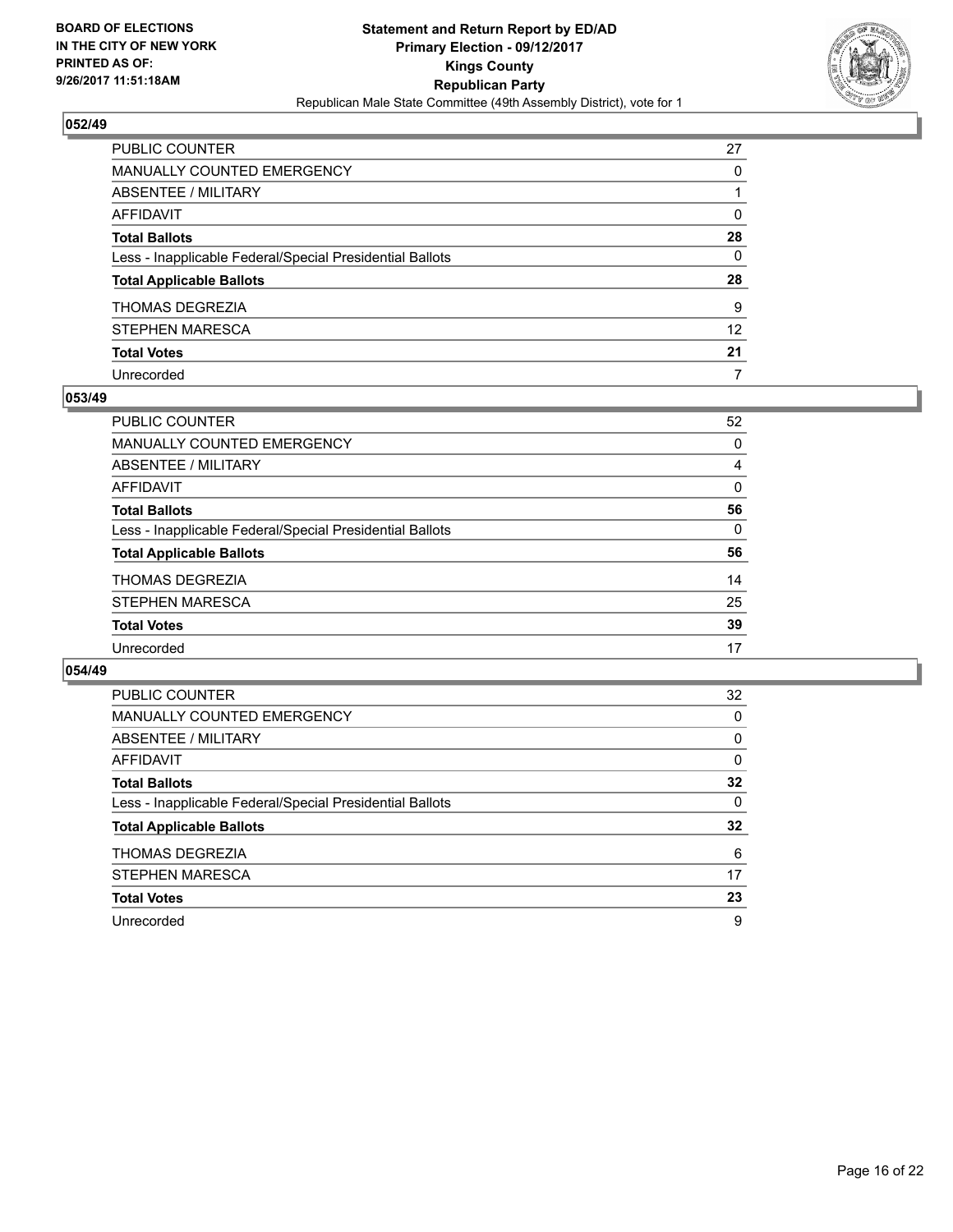

| <b>PUBLIC COUNTER</b>                                    | 9  |
|----------------------------------------------------------|----|
| <b>MANUALLY COUNTED EMERGENCY</b>                        | 0  |
| ABSENTEE / MILITARY                                      |    |
| AFFIDAVIT                                                | 0  |
| <b>Total Ballots</b>                                     | 10 |
| Less - Inapplicable Federal/Special Presidential Ballots | 0  |
| <b>Total Applicable Ballots</b>                          | 10 |
| <b>THOMAS DEGREZIA</b>                                   | 3  |
| STEPHEN MARESCA                                          | 4  |
| <b>Total Votes</b>                                       |    |
| Unrecorded                                               | 3  |
|                                                          |    |

# **056/49 COMBINED into: 055/49**

# **057/49**

| PUBLIC COUNTER                                           |          |
|----------------------------------------------------------|----------|
| MANUALLY COUNTED EMERGENCY                               | 0        |
| ABSENTEE / MILITARY                                      | $\Omega$ |
| AFFIDAVIT                                                | 0        |
| <b>Total Ballots</b>                                     |          |
| Less - Inapplicable Federal/Special Presidential Ballots | 0        |
| <b>Total Applicable Ballots</b>                          |          |
| THOMAS DEGREZIA                                          | 0        |
| STEPHEN MARESCA                                          |          |
| <b>Total Votes</b>                                       |          |
|                                                          |          |

| PUBLIC COUNTER                                           | 25 |
|----------------------------------------------------------|----|
| <b>MANUALLY COUNTED EMERGENCY</b>                        | 0  |
| ABSENTEE / MILITARY                                      | 3  |
| AFFIDAVIT                                                | 0  |
| <b>Total Ballots</b>                                     | 28 |
| Less - Inapplicable Federal/Special Presidential Ballots | 0  |
| <b>Total Applicable Ballots</b>                          | 28 |
| <b>THOMAS DEGREZIA</b>                                   | 8  |
| STEPHEN MARESCA                                          | 11 |
| <b>Total Votes</b>                                       | 19 |
| Unrecorded                                               | 9  |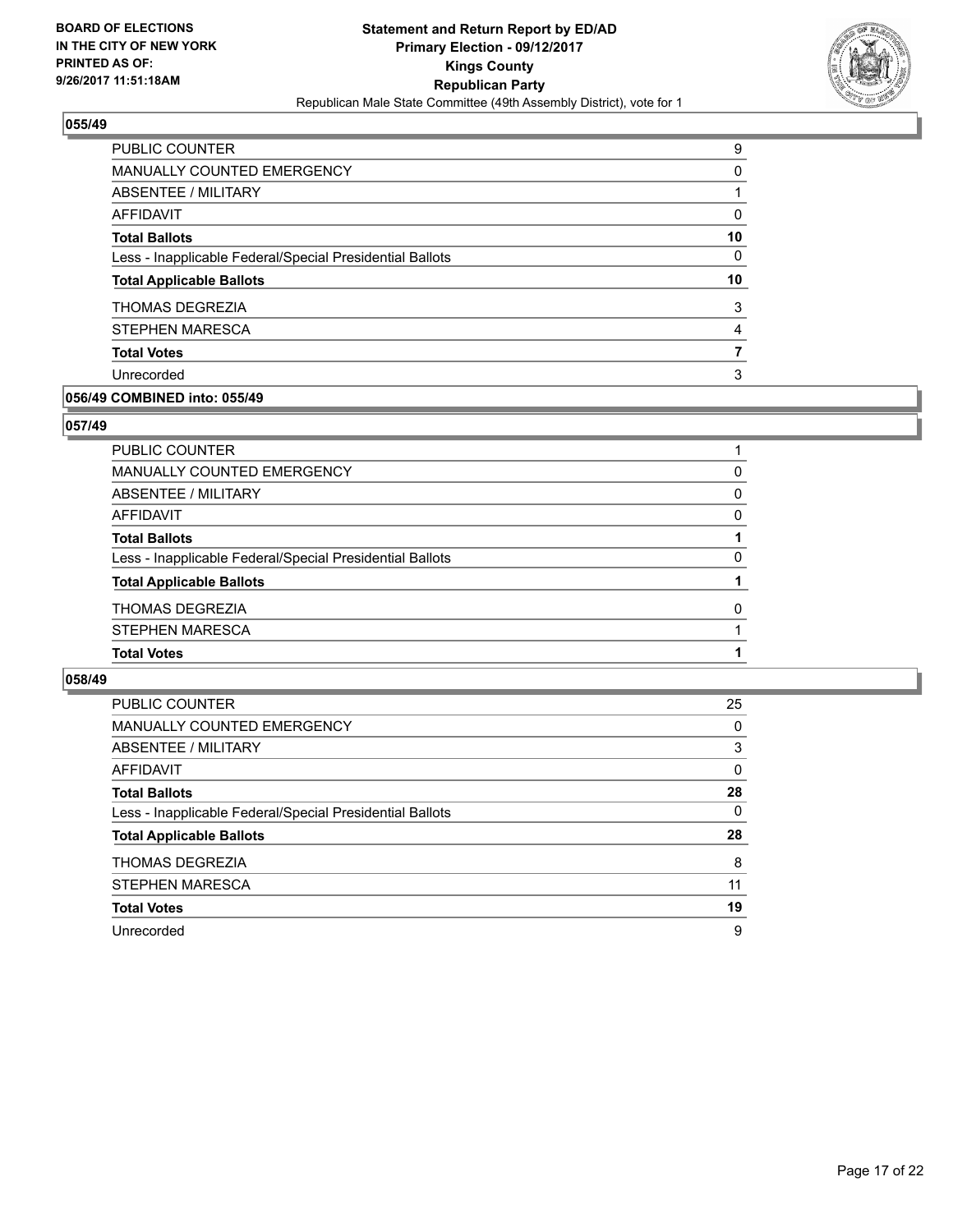

| PUBLIC COUNTER                                           | 24 |
|----------------------------------------------------------|----|
| <b>MANUALLY COUNTED EMERGENCY</b>                        | 0  |
| <b>ABSENTEE / MILITARY</b>                               | 3  |
| <b>AFFIDAVIT</b>                                         | 0  |
| <b>Total Ballots</b>                                     | 27 |
| Less - Inapplicable Federal/Special Presidential Ballots | 0  |
| <b>Total Applicable Ballots</b>                          | 27 |
| THOMAS DEGREZIA                                          | 6  |
| STEPHEN MARESCA                                          | 10 |
| <b>Total Votes</b>                                       | 16 |
| Unrecorded                                               | 11 |

## **060/49**

| PUBLIC COUNTER                                           |          |
|----------------------------------------------------------|----------|
| MANUALLY COUNTED EMERGENCY                               | 0        |
| ABSENTEE / MILITARY                                      | $\Omega$ |
| AFFIDAVIT                                                | $\Omega$ |
| <b>Total Ballots</b>                                     |          |
| Less - Inapplicable Federal/Special Presidential Ballots | 0        |
| <b>Total Applicable Ballots</b>                          |          |
| <b>THOMAS DEGREZIA</b>                                   |          |
| <b>STEPHEN MARESCA</b>                                   | $\Omega$ |
| <b>Total Votes</b>                                       |          |
|                                                          |          |

# **061/49**

| <b>PUBLIC COUNTER</b>                                    | 6 |
|----------------------------------------------------------|---|
| MANUALLY COUNTED EMERGENCY                               | 0 |
| ABSENTEE / MILITARY                                      |   |
| AFFIDAVIT                                                | 0 |
| <b>Total Ballots</b>                                     |   |
| Less - Inapplicable Federal/Special Presidential Ballots | 0 |
| <b>Total Applicable Ballots</b>                          |   |
| <b>THOMAS DEGREZIA</b>                                   | 6 |
| STEPHEN MARESCA                                          |   |
| <b>Total Votes</b>                                       |   |

| <b>Total Votes</b>                                       | 5        |
|----------------------------------------------------------|----------|
| <b>STEPHEN MARESCA</b>                                   | 2        |
| <b>THOMAS DEGREZIA</b>                                   | 3        |
| <b>Total Applicable Ballots</b>                          | 5        |
| Less - Inapplicable Federal/Special Presidential Ballots | 0        |
| <b>Total Ballots</b>                                     | 5        |
| <b>AFFIDAVIT</b>                                         | 0        |
| ABSENTEE / MILITARY                                      | $\Omega$ |
| <b>MANUALLY COUNTED EMERGENCY</b>                        | 0        |
| <b>PUBLIC COUNTER</b>                                    | 5        |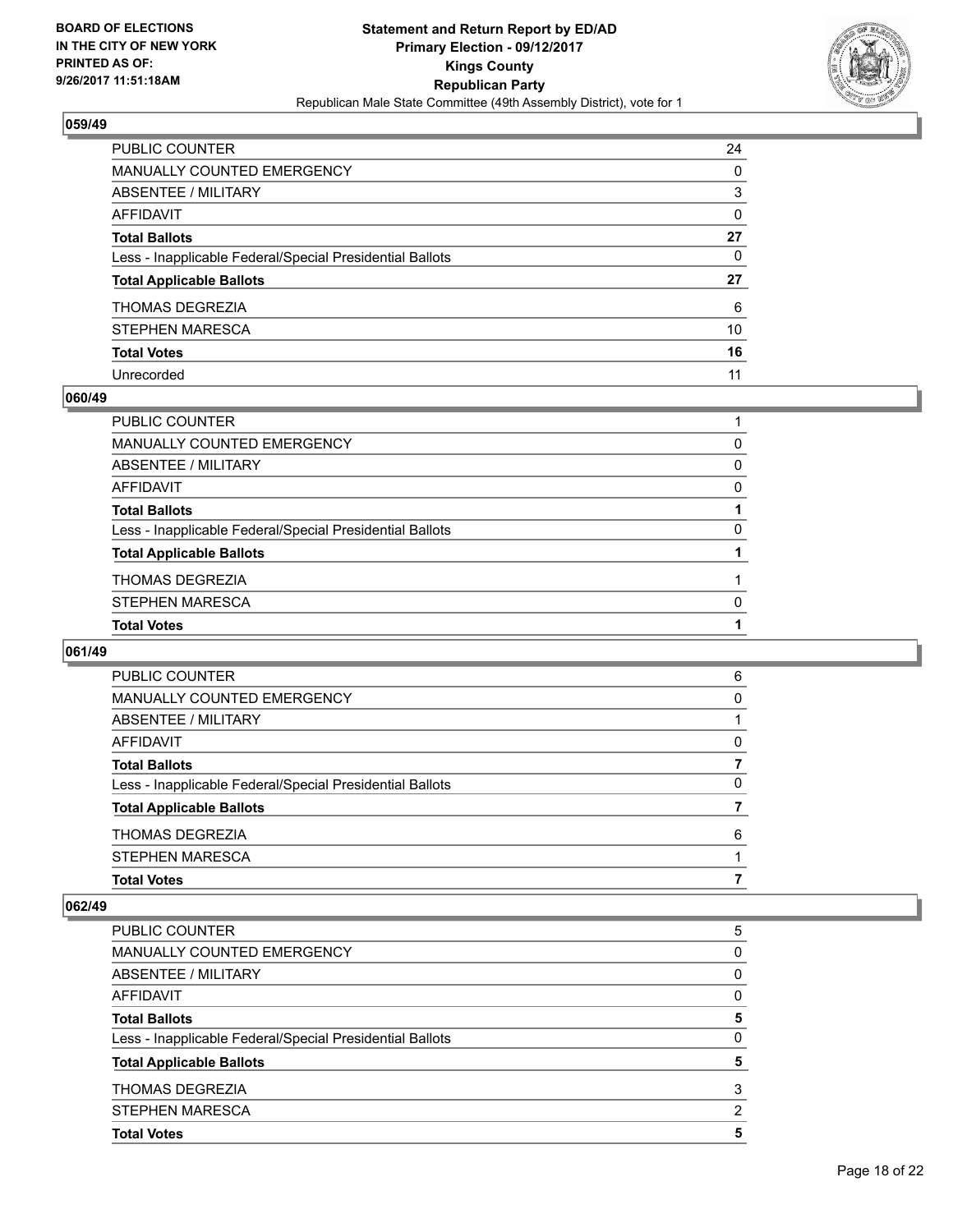

| PUBLIC COUNTER                                           | 50 |
|----------------------------------------------------------|----|
| <b>MANUALLY COUNTED EMERGENCY</b>                        | 0  |
| <b>ABSENTEE / MILITARY</b>                               |    |
| <b>AFFIDAVIT</b>                                         | 0  |
| <b>Total Ballots</b>                                     | 51 |
| Less - Inapplicable Federal/Special Presidential Ballots | 0  |
| <b>Total Applicable Ballots</b>                          | 51 |
| THOMAS DEGREZIA                                          | 13 |
| <b>STEPHEN MARESCA</b>                                   | 22 |
| <b>Total Votes</b>                                       | 35 |
| Unrecorded                                               | 16 |

## **064/49**

| <b>Total Votes</b>                                       | 3 |
|----------------------------------------------------------|---|
| <b>STEPHEN MARESCA</b>                                   |   |
| <b>THOMAS DEGREZIA</b>                                   | 2 |
| <b>Total Applicable Ballots</b>                          | 3 |
| Less - Inapplicable Federal/Special Presidential Ballots | 0 |
| <b>Total Ballots</b>                                     | 3 |
| AFFIDAVIT                                                | 0 |
| ABSENTEE / MILITARY                                      |   |
| MANUALLY COUNTED EMERGENCY                               | 0 |
| PUBLIC COUNTER                                           | 2 |

| PUBLIC COUNTER                                           | 23 |
|----------------------------------------------------------|----|
| <b>MANUALLY COUNTED EMERGENCY</b>                        | 0  |
| ABSENTEE / MILITARY                                      | 5  |
| AFFIDAVIT                                                | 0  |
| <b>Total Ballots</b>                                     | 28 |
| Less - Inapplicable Federal/Special Presidential Ballots | 0  |
| <b>Total Applicable Ballots</b>                          | 28 |
| THOMAS DEGREZIA                                          | 13 |
| <b>STEPHEN MARESCA</b>                                   | 14 |
| <b>Total Votes</b>                                       | 27 |
| Unrecorded                                               |    |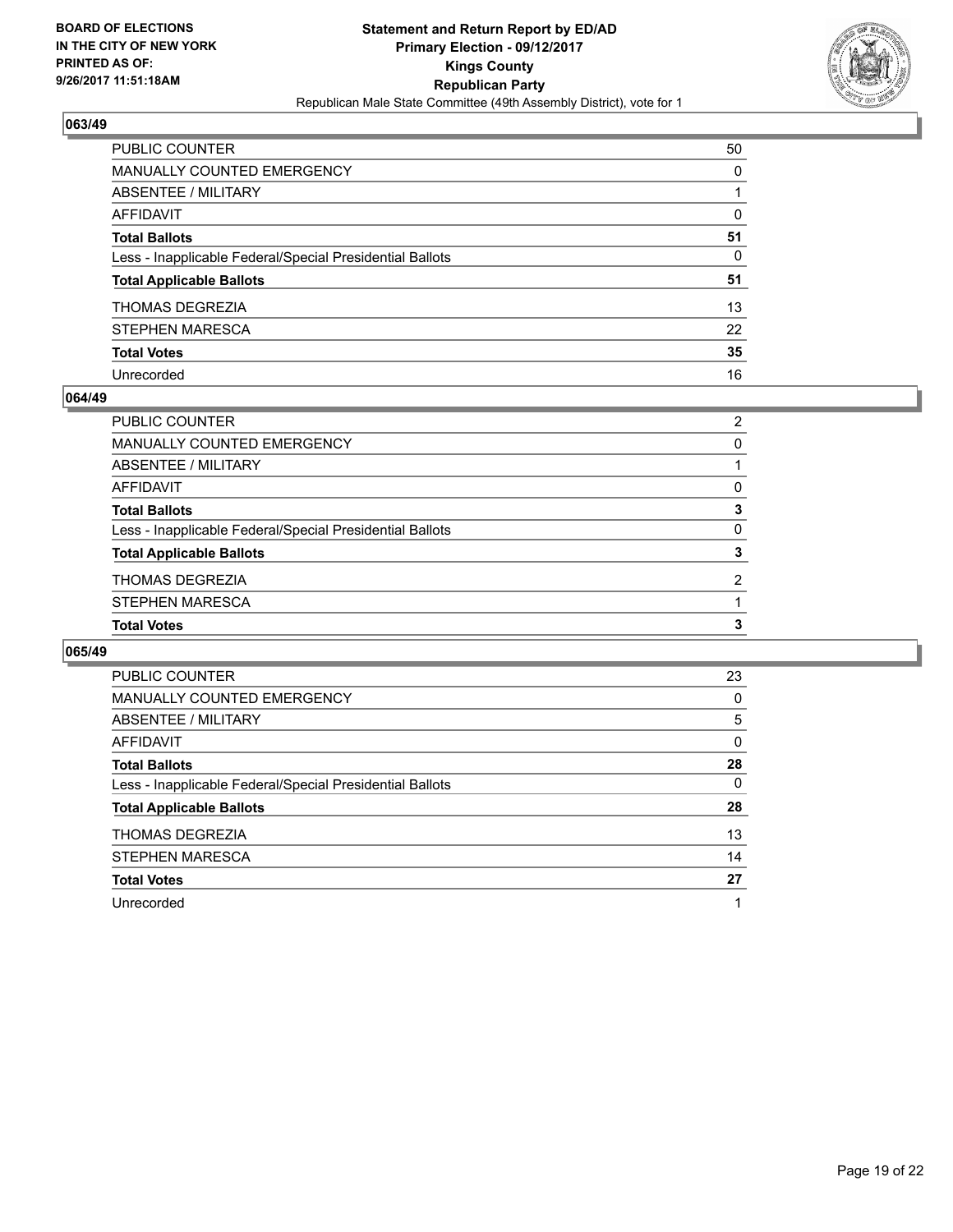

| <b>Total Votes</b>                                       |   |
|----------------------------------------------------------|---|
| STEPHEN MARESCA                                          | 3 |
| <b>THOMAS DEGREZIA</b>                                   |   |
| <b>Total Applicable Ballots</b>                          |   |
| Less - Inapplicable Federal/Special Presidential Ballots | 0 |
| <b>Total Ballots</b>                                     | 4 |
| AFFIDAVIT                                                | 0 |
| ABSENTEE / MILITARY                                      |   |
| MANUALLY COUNTED EMERGENCY                               | 0 |
| PUBLIC COUNTER                                           | 3 |

## **067/49**

| PUBLIC COUNTER                                           | $\overline{2}$ |
|----------------------------------------------------------|----------------|
| MANUALLY COUNTED EMERGENCY                               | 0              |
| ABSENTEE / MILITARY                                      | $\mathbf{0}$   |
| AFFIDAVIT                                                | 0              |
| <b>Total Ballots</b>                                     | $\mathbf{2}$   |
| Less - Inapplicable Federal/Special Presidential Ballots | $\mathbf{0}$   |
| <b>Total Applicable Ballots</b>                          | $\mathbf{2}$   |
| THOMAS DEGREZIA                                          |                |
| STEPHEN MARESCA                                          |                |
| <b>Total Votes</b>                                       | 2              |
|                                                          |                |

# **068/49**

| <b>Total Votes</b>                                       | 0        |
|----------------------------------------------------------|----------|
| STEPHEN MARESCA                                          | $\Omega$ |
| <b>THOMAS DEGREZIA</b>                                   | $\Omega$ |
| <b>Total Applicable Ballots</b>                          | 0        |
| Less - Inapplicable Federal/Special Presidential Ballots | 0        |
| <b>Total Ballots</b>                                     | 0        |
| AFFIDAVIT                                                | 0        |
| ABSENTEE / MILITARY                                      | 0        |
| MANUALLY COUNTED EMERGENCY                               | 0        |
| <b>PUBLIC COUNTER</b>                                    | 0        |

| PUBLIC COUNTER                                           | 0 |
|----------------------------------------------------------|---|
| MANUALLY COUNTED EMERGENCY                               | 0 |
| ABSENTEE / MILITARY                                      |   |
| AFFIDAVIT                                                | 0 |
| <b>Total Ballots</b>                                     |   |
| Less - Inapplicable Federal/Special Presidential Ballots | 0 |
| <b>Total Applicable Ballots</b>                          |   |
| <b>THOMAS DEGREZIA</b>                                   |   |
| <b>STEPHEN MARESCA</b>                                   | 0 |
| <b>Total Votes</b>                                       |   |
|                                                          |   |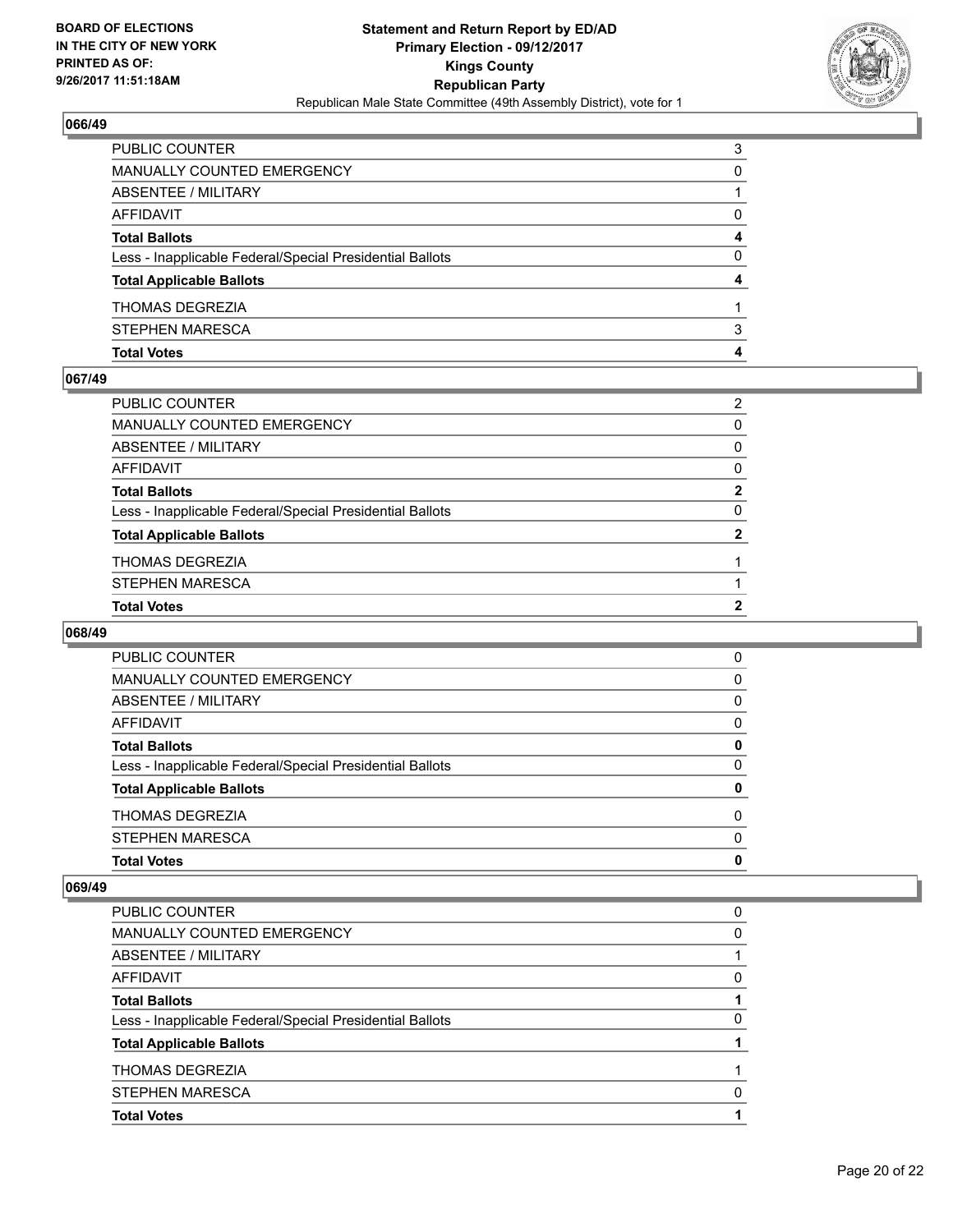

| <b>PUBLIC COUNTER</b>                                    | 6 |
|----------------------------------------------------------|---|
| MANUALLY COUNTED EMERGENCY                               | 0 |
| ABSENTEE / MILITARY                                      | 0 |
| AFFIDAVIT                                                | 0 |
| <b>Total Ballots</b>                                     | 6 |
| Less - Inapplicable Federal/Special Presidential Ballots | 0 |
| <b>Total Applicable Ballots</b>                          | 6 |
| <b>THOMAS DEGREZIA</b>                                   | 3 |
| STEPHEN MARESCA                                          | 3 |
| <b>Total Votes</b>                                       | 6 |

| <b>Total Votes</b>                                       | 0        |
|----------------------------------------------------------|----------|
| <b>STEPHEN MARESCA</b>                                   | $\Omega$ |
| <b>THOMAS DEGREZIA</b>                                   | $\Omega$ |
| <b>Total Applicable Ballots</b>                          | 0        |
| Less - Inapplicable Federal/Special Presidential Ballots | 0        |
| <b>Total Ballots</b>                                     | 0        |
| AFFIDAVIT                                                | 0        |
| ABSENTEE / MILITARY                                      | 0        |
| MANUALLY COUNTED EMERGENCY                               | 0        |
| <b>PUBLIC COUNTER</b>                                    | 0        |